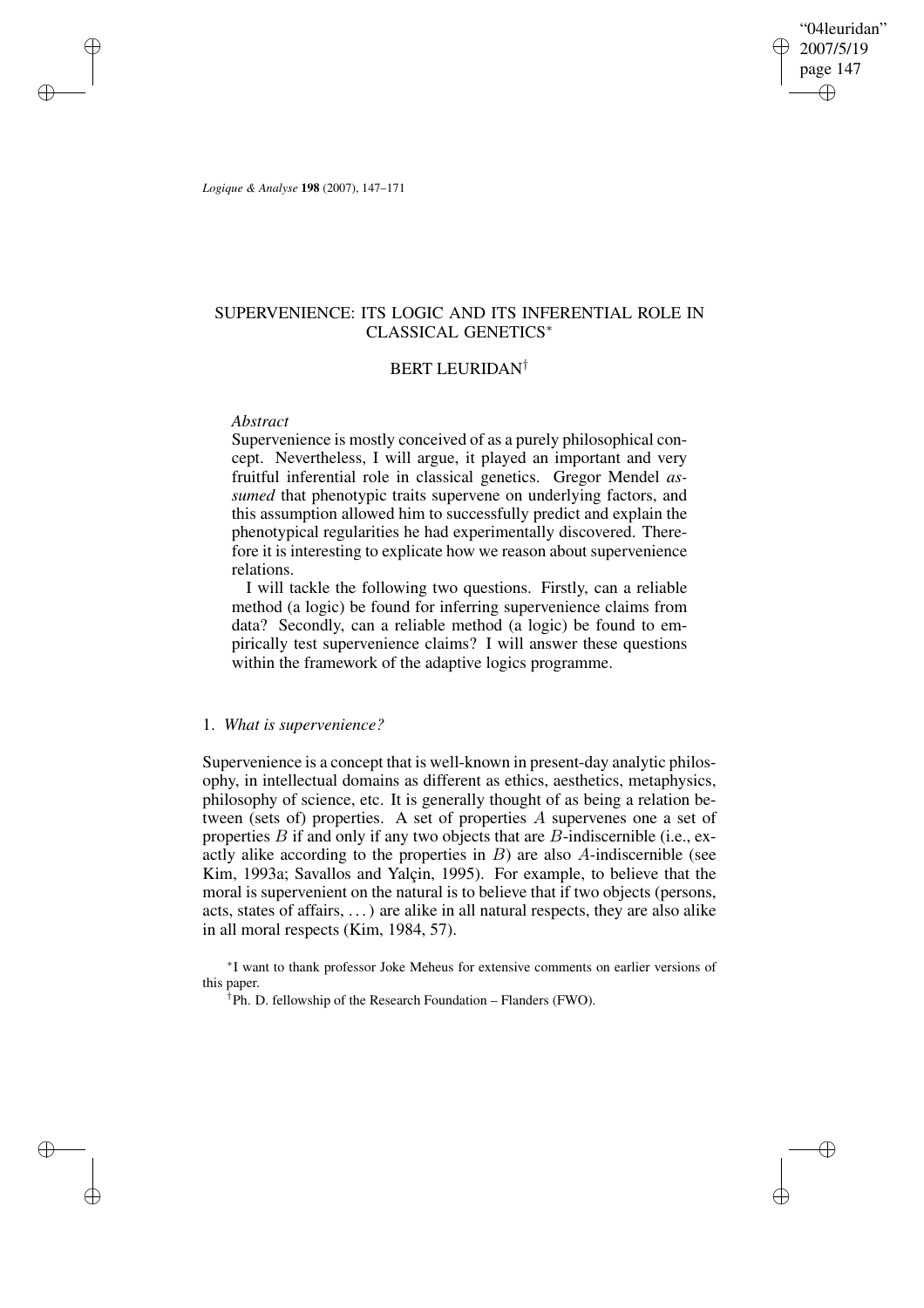"04leuridan" 2007/5/19 page 148 ✐ ✐

✐

✐

#### 148 BERT LEURIDAN

Usually, A and B are closed under Boolean property forming operations (mostly complementation, conjunction and disjunction).<sup>1</sup> Some of their members are called *maximal properties* (Kim, 1984, 58–59). These are the strongest consistent properties constructible in them. Maximal properties are jointly exhaustive and mutually exclusive (so every object must have one and only one of them). For example, suppose that  $B$  is the Boolean closure of  $\{P,Q,R\}$ . Then the eight B-maximal properties are  $(P \wedge Q \wedge R)$ ,  $(P \wedge Q \wedge R)$  $~ \sim R$ ), ...,  $({\sim}P \land {\sim} Q \land {\sim} R)$ . Two objects are B-indiscernible if and only if they have the same B-maximal property. So the definition of supervenience can be stated more precisely as

*Definition* 1: A supervenes *on* B *if* and *only if for* any x and y *if* x and y *have the same* B*-maximal property then* x *and* y *have the same* A*-maximal property.*

There are many different concepts of supervenience. The definition just given concerns *protosupervenience* (Bacon, 1995) or *de facto supervenience* (McLaughlin, 1995). Other concepts, like weak supervenience or strong supervenience can be obtained from it by adding modal strength (see McLaughlin (1995) for definitions of these concepts). In the rest of this paper, when I use 'supervenience' or 'supervenes' this should be read as 'de facto supervenience' or 'protosupervenes'.

Protosupervenience is not a popular concept. Many philosophers think it's too weak to express interesting metaphysical claims. Because they lack modal strength, relations of protosupervenience do not carry over to other possible worlds. I admit that this is a serious flaw in metaphysical discussions. Nevertheless, *de facto* supervenience deserves our attention as it played an important inferential role in classical genetics.

Supervenience has two crucial features: determination and multiple realizability. Definition 1 states that once an object's  $B$ -properties are fixed, it's A-properties are fixed too. In other words, the B-properties *determine* the Aproperties. But definition 1 does not rule out the possibility that two objects are A-indiscernible and yet are B-discernible. In other words, it explicitly allows for the *multiple realizability* of A-properties by B-properties.

<sup>1</sup> So, for example, if  $G \in A$  and  $H \in A$ , then also  $\sim G \in A$ ,  $G \wedge H \in A$ ,  $G \vee \sim H \in A$  $A, \ldots$  Note, however, that the metaphysical status of disjunctive and of negative properties has frequently been debated (see Kim, 1993a).

✐

✐

✐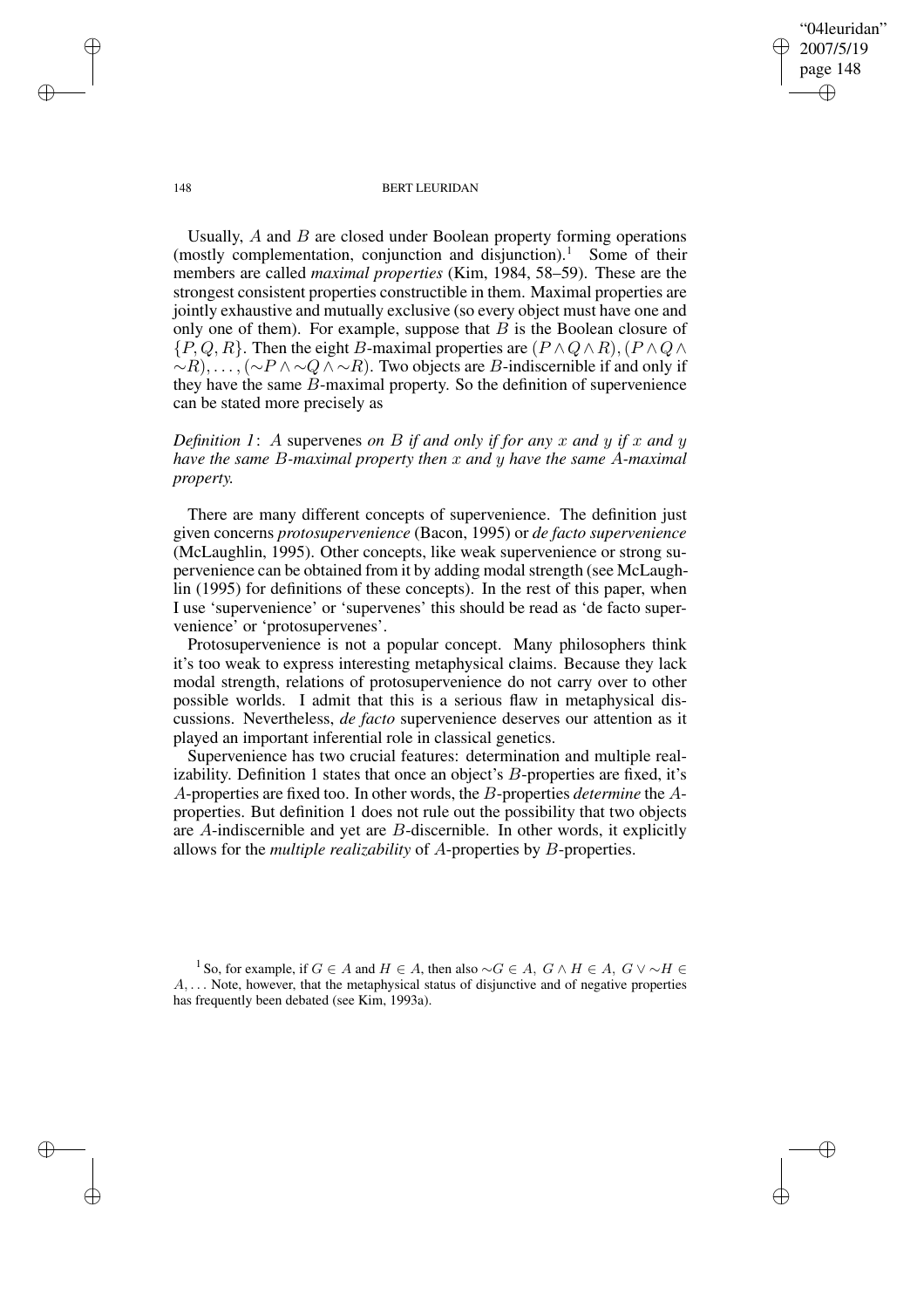# SUPERVENIENCE: ITS LOGIC, ITS INFERENTIAL ROLE IN CLASSICAL GENETICS 149

"04leuridan" 2007/5/19 page 149

✐

✐

✐

✐

## 2. *Mendel's experimental treatment of heredity and hybridization*

✐

✐

✐

✐

For centuries, philosophers, scientists and breeders paid much attention to the problems of heredity and hybridization. At the end of the 18th century and especially in the 19th century, research into these phenomena became academically institutionalized, partly due to the huge economic advantages it promised to offer. (Orel, 1996, 7–35) In the  $1850<sup>s</sup>$  and  $1860<sup>s</sup>$ , Gregor Mendel (1822–1884) studied heredity and hybridization both experimentally and theoretically. He presented his findings to the Brünn Natural History Society in 1865. In 1866 his paper, "Versuche über Pflanzen-Hybriden" (Mendel, 1933), was published.<sup>2</sup> Mendel's results remained largely unnoticed until they were 'rediscovered' by Carl Correns and by Hugo de Vries in 1900.<sup>3</sup> From then onwards they were rapidly circulated throughout Europe and the States, largely due to William Bateson's proselytism (Orel, 1996, 282–293).

Mendel's experiments were very fruitful compared to those of his predecessors. This was partly due to the following methodological decision: instead of studying the overall similarities and differences between subsequent generations, he focussed on pairs of discrete traits (mainly in *Pisum* or pea plants). He selected seven pairs of opposing traits (for instance long stems and short stems, or green and yellow pods, or round and wrinkled seeds) and in each experiment he considered only a definite number of them. (Stern and Sherwood, 1966, 5–8)

This methodological decision was very fruitful (Meijer, 1983, 128–129). It allowed him to discover a set of fairly simple phenotypic regularities. First, he found out that if opposing traits are united by fertilization, only one of them is manifest in the resulting hybrids (e.g., after crossing true-breeding long-stemmed plants with short-stemmed ones, all hybrids, now called the  $F_1$ -generation, have long stems).<sup>4</sup> This was the case for all seven pairs of traits. The manifest traits he called *dominating*, the opposing ones *recessive* (Stern and Sherwood, 1966, 9–10). Secondly, he found out that after selfing

 $2$  In 1966, Curt Stern and Eva R. Sherwood published a very good translation: "Experiments on Plant Hybrids" (in Stern and Sherwood, 1966, 1–48).

<sup>3</sup> The prevailing story about this dramatic 'rediscovery' is not very veracious. On the one hand, it is most likely that Hugo de Vries knew about Mendel's work before 1900. On the other hand, both de Vries and Correns seem to have accepted only part of Mendel's explanation. (see Orel, 1996, 284, 289)

<sup>4</sup> A true-breeding plant is a plant that only produces offspring with the same traits after selfing (in contrast to hybrid plants, cf. infra). Selfing or self-fertilizing means that seeds are fertilized with pollen from the same plant (either naturally or artificially). *Pisum* plants are self-fertilizing in nature.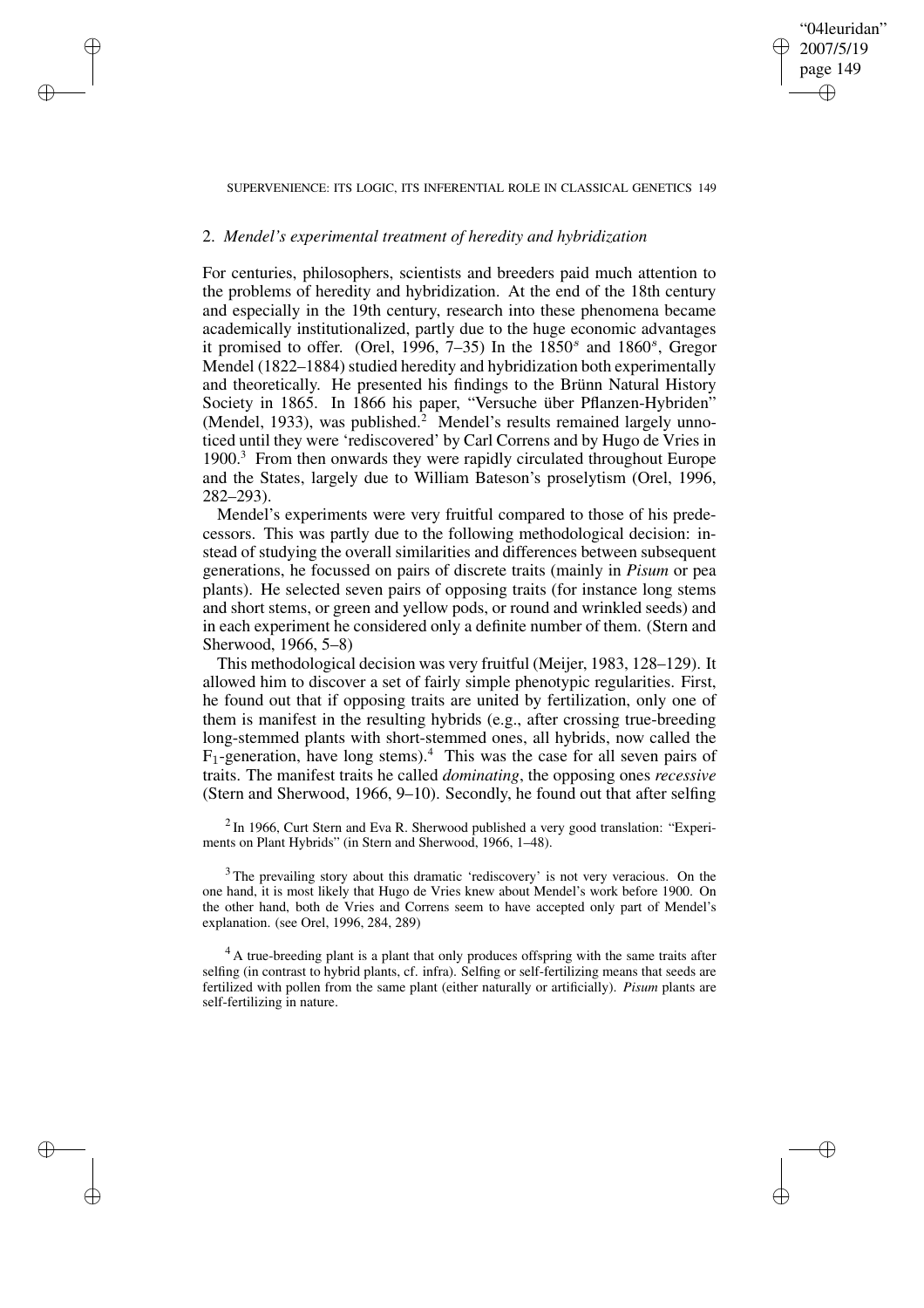page 150 ✐

✐

✐

✐

"04leuridan" 2007/5/19

#### 150 BERT LEURIDAN

these hybrids, the recessive traits reappear in the hybrid progeny (now called the  $F_2$ -generation) along with the dominating traits. The average ratio of dominant traits to recessive traits in his experiments approximated 3:1 (Stern and Sherwood, 1966, 10–13). Thirdly, selfing the  $F_2$ -generation yielded the following results. Plants with the recessive trait begot recessive progeny only. Of the dominant plants, only one third yielded exclusively dominant progeny. Like the recessive progeny, this was true-breeding. The remaining dominant plants from the  $F_2$ -generation behaved like the  $F_1$ -hybrids, i.e. they begot both dominant and recessive progeny with an average ratio of 3:1 (Stern and Sherwood, 1966, 14–15). Fourthly and finally, experiments involving more than one pair of opposing traits (now called multihybrid experiments) indicated that

the behavior of each pair of differing traitsin a hybrid association is independent of all other differences in the two parental plants. (Stern and Sherwood, 1966, 22)

Mendel's methodological decision not only allowed him to discover these phenotypic regularities. It also helped him to find a simple explanation. It consisted of two main parts. On the one hand he assumed that phenotypic traits are caused by some underlying factors, which he sometimes called *innere Beschaffenheit*, other times *Factoren* or *Anlagen* (see Mendel, 1933, 23–24). On the other hand, he made assumptions about the behavior of these factors, i.e. about how they are transmitted from generation to generation. In the beginning of the 20th century, these assumptions would be called 'Mendel's Laws'.

In the next section, I will pursue the relation between traits and their underlying factors. Mendel's laws I will shortly handle in section 9.

## 3. *The relation between factors and traits*

Mendel assumed that observable traits were caused or determined by unobservable factors. This approach was certainly not new. Since antiquity, philosophers and scientists have searched for mechanisms underlying hereditary phenomena. But Mendel's focuss on discrete traits gave rise to a relatively simpler picture. Now what exactly was the relation between traits and their underlying factors?

For ease of reference, let me introduce four predicates:  $P = '$  has the dominating trait',  $P'$  = 'has the recessive trait',  $\hat{P}$  = 'has the potential for the

✐

✐

✐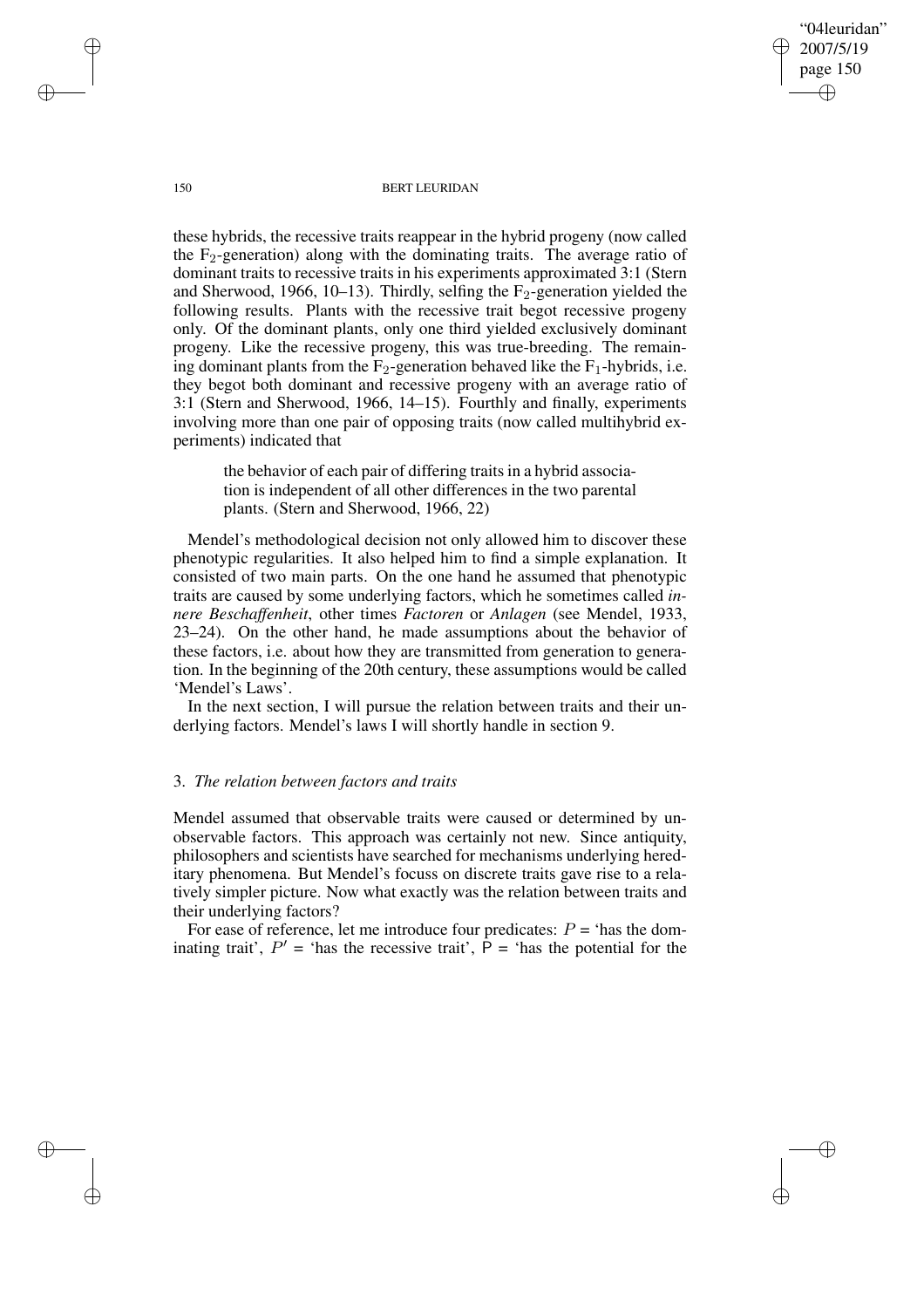✐

SUPERVENIENCE: ITS LOGIC, ITS INFERENTIAL ROLE IN CLASSICAL GENETICS 151

dominating trait', and  $P' = '$  has the potential for the recessive trait'.<sup>5</sup> With these four predicates it is fairly easy to express the relation between traits and their underlying factors (see Stern and Sherwood, 1966, 23–32).

$$
(3.1) \quad (\forall x)((P'x\&\sim P x) \supset P' x)
$$

✐

✐

✐

✐

In other words, if a plant has the potential for the recessive trait but not for the dominating one, it will have the recessive trait. Dominating traits can be realized in two different ways. The next two formulas concern what Mendel called 'constant dominating traits' and 'hybrid traits' respectively (Stern and Sherwood, 1966, 16). Hybrid and constant dominating traits are observationally indistinguishable.<sup>6</sup>

- (3.2)  $(\forall x)((Px\&\sim P'x) \supset Px)$
- (3.3)  $(\forall x)((Px\&P'x) \supset Px)$

This list of formulas exhausts all possible cases, since every plant has to have at least one of these potentials:

$$
(3.4) \quad \sim (\exists x)(\sim \mathsf{P}x \& \sim \mathsf{P}'x)
$$

From this short exposition it is clear what is the relation between traits and factors. A plant's internal make-up *determines* its observable traits. But the latter (at least the dominating ones) are *multiply realizable*. In other words, traits *supervene* upon factors.

<sup>5</sup> Note that Mendel did not typographically distinguish between traits and factors. Note also that Mendel typically used small letters to refer to recessive traits. I deviate from this convention in order to dovetail with the language of first order predicate logic (cf. infra).

<sup>&</sup>lt;sup>6</sup> Note that I do not refer to diploidy (the fact that the somatic cells of pea plants contain two copies of every chromosome and hence also two alleles of every gene, one of which is inherited from the father, the other from the mother) here. Although his theory is often presented in terms of *pairs of factors or alleles* in modern genetics textbooks (cf. Klug et al., 2006, 41), Mendel was not wedded to this idea. Most plausibly, he believed that pea plants received one factor from each parent, but he thought they were uncountable fluids, rather than countable particles. If the two factors were identical, he regarded them as one (cf. mixing water with water yields ... water). Only if the factors were different they existed in pairs (cf. after mixing water and oil you still end up with two different fluids). (Meijer, 1983, 139–142, 147)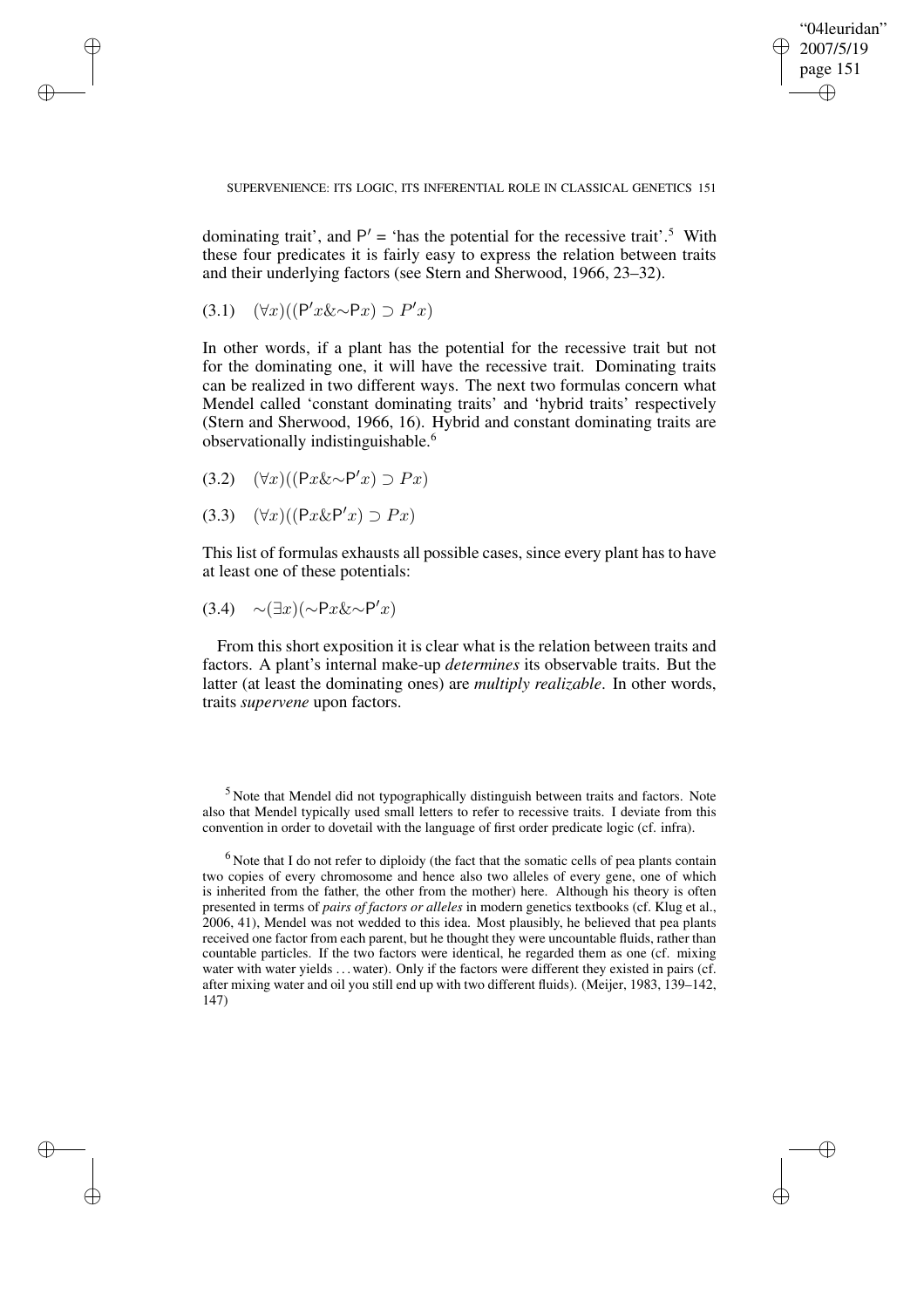152 BERT LEURIDAN

"04leuridan" 2007/5/19 page 152

✐

✐

✐

✐

## 4. *Specific claims of supervenience*

My use of the concept of supervenience in the last section was rather unusual. Claims like 'the mental supervenes on the physical' or 'the moral supervenes on the natural' or 'properties of wholes supervene on the properties of their parts' have been frequently debated during the last three centuries. They are very general and abstract, and they seem inappropriate for empirical testing. Mendel's claims that 'trait such-and-so supervenes on factors such-and-so', by contrast, were highly specific and could be experimentally tested (at least indirectly — see section 9). So it might be objected that I wrongly applied the concept of supervenience. For two reasons, however, such an objection would be undeserved.

On the one hand, supervenience claims do not have to be general. Traditional definitions, such as definition 1, refer to sets of properties  $A$  and  $B$ without requiring that they cover a complete ontological level (such as 'the mental' or 'the physical'). This demand may be added (in which case supervenience claims are indeed quite unsuitable for empirical testing), but this is not necessary.

On the other hand, specific supervenience claims may also be valuable. According to Jaegwon Kim,

the only direct way of explaining why a general supervenience relation holds . . . is to appeal to the presence of specific supervenience relations — that is, appropriate correlations between specific supervenient properties and their supervenient bases. . . . Moreover, such correlations seem to be the best, and most natural, *evidential ground* for supervenience claims — often the only kind of solid evidence we could have for *empirical* supervenience claims. (Kim, 1993b, 159, his italics)<sup>7</sup>

So far, I have tried to show that supervenience claims implicitly played a role in scientific practice, more specifically in the work of Gregor Mendel. I have also shown that his supervenience claims differed from those traditionally encountered in the philosophical literature. They were specific, rather than general. In the rest of this paper, I want to address the following two questions:

- (1) Is it possible to develop a reliable method for inferring specific supervenience claims from a set of data?
- (2) Is it possible to develop a reliable method for testing specific supervenience claims by confronting them with the data?

<sup>7</sup> See also Kim (1988, 122–123).

✐

✐

✐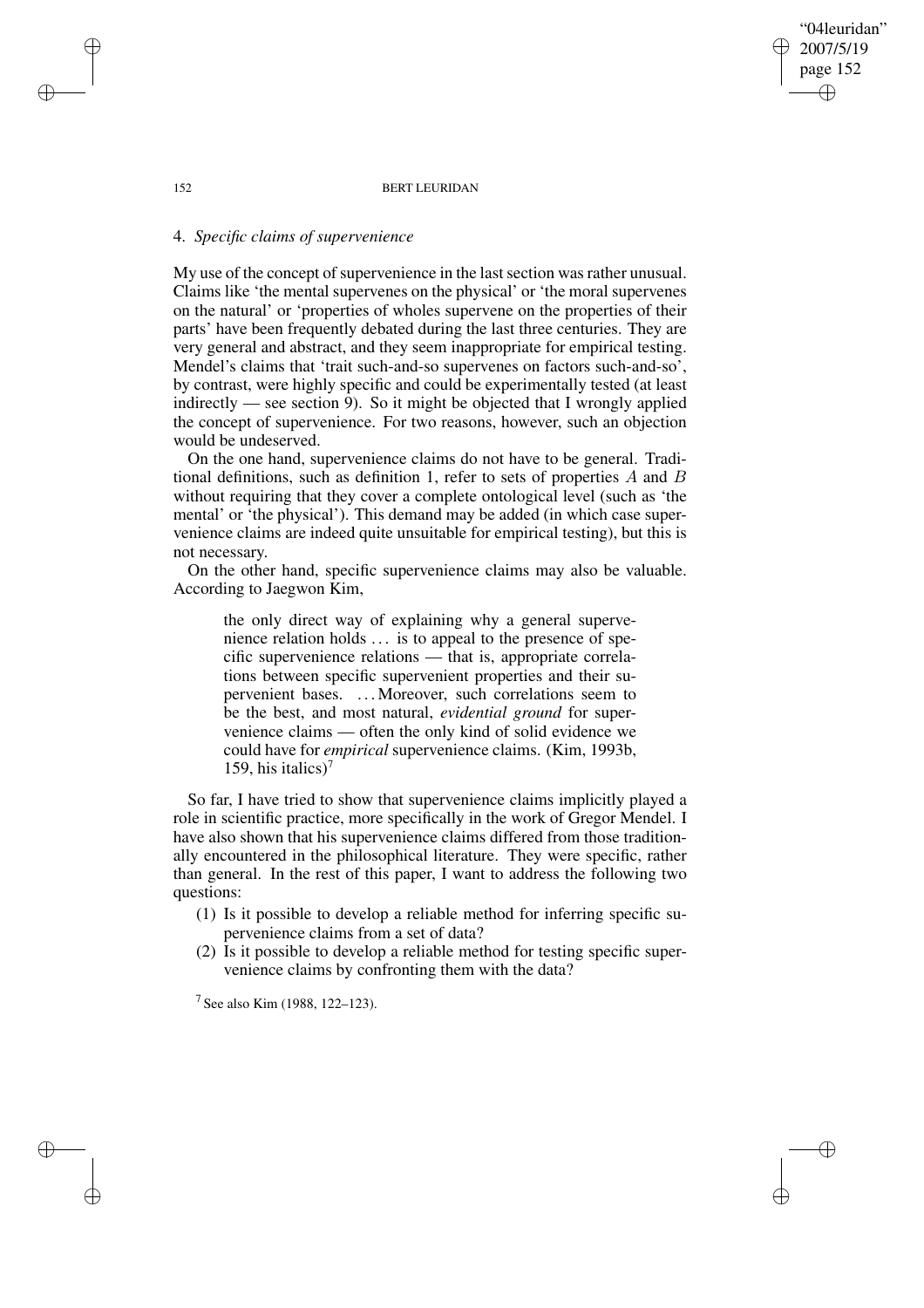✐

SUPERVENIENCE: ITS LOGIC, ITS INFERENTIAL ROLE IN CLASSICAL GENETICS 153

To that end, I will present two logics of supervenience that deal with specific supervenience claims. These will be written as  $PS^{\{\delta\}}_{\{\pi_1,\dots,\pi_m\}}$ , in which  $\pi_1, \ldots, \pi_m$  and  $\delta$  are primitive predicates of adicity 1. They must be read as ' $\{\delta\}$  supervenes on  $\{\pi_1, \ldots, \pi_m\}$ '. Contrary to what is customary in the literature about supervenience, I do not close these sets under Boolean operations (in section 5, the reader will notice that this poses no technical problems).

5. *Maximal Properties, Carnapian Divisions and the Logical Form of Supervenience Claims*

Before I present the logic of supervenience I will shortly dwell on the logical form of supervenience claims. In view of definition 1, I will start with maximal properties or predicates, making use of the Carnapian concept of 'division' (Carnap, 1951).

*Definition 2*: *A is a* basic formula *(a* BF*-formula) iff the following condition is fulfilled:*

- (a) *A consists of a primitive predicate of adicity 1 and one variable,* <sup>8</sup> *or*
- (b) *A consists of a negation sign, a primitive predicate of adicity 1 and one variable.*

So Px, Ry, and  $\sim Qz$  are BF-formulas if P, Q and R are primitive.

*Definition 3*: *B is a* conjunction of basic formulas *(a* CBF*-formula) iff the following four conditions are fulfilled:*

- (a) *B* is the conjunction of one or more  $BF$ -formulas,<sup>9</sup>
- (b) *all of its conjuncts are different,*

✐

✐

✐

✐

- (c) *none of its conjuncts is the negation of another conjunct, and*
- (d) *all of its conjuncts contain the same variable.*

So  $(Rx \wedge \neg Qx)$  is a CBF-formula, whereas  $(Px \wedge Px)$ ,  $(Px \wedge \neg Px)$  and  $(Px \wedge \neg Qz)$  are not.

<sup>8</sup> A predicate is primitive in a certain language iff it cannot be defined with the help of other predicates of that language.

 $9$  If there is only one BF-formula, the resulting CBF-formula is not really a conjunction. Nevertheless, I allow it as a limit case.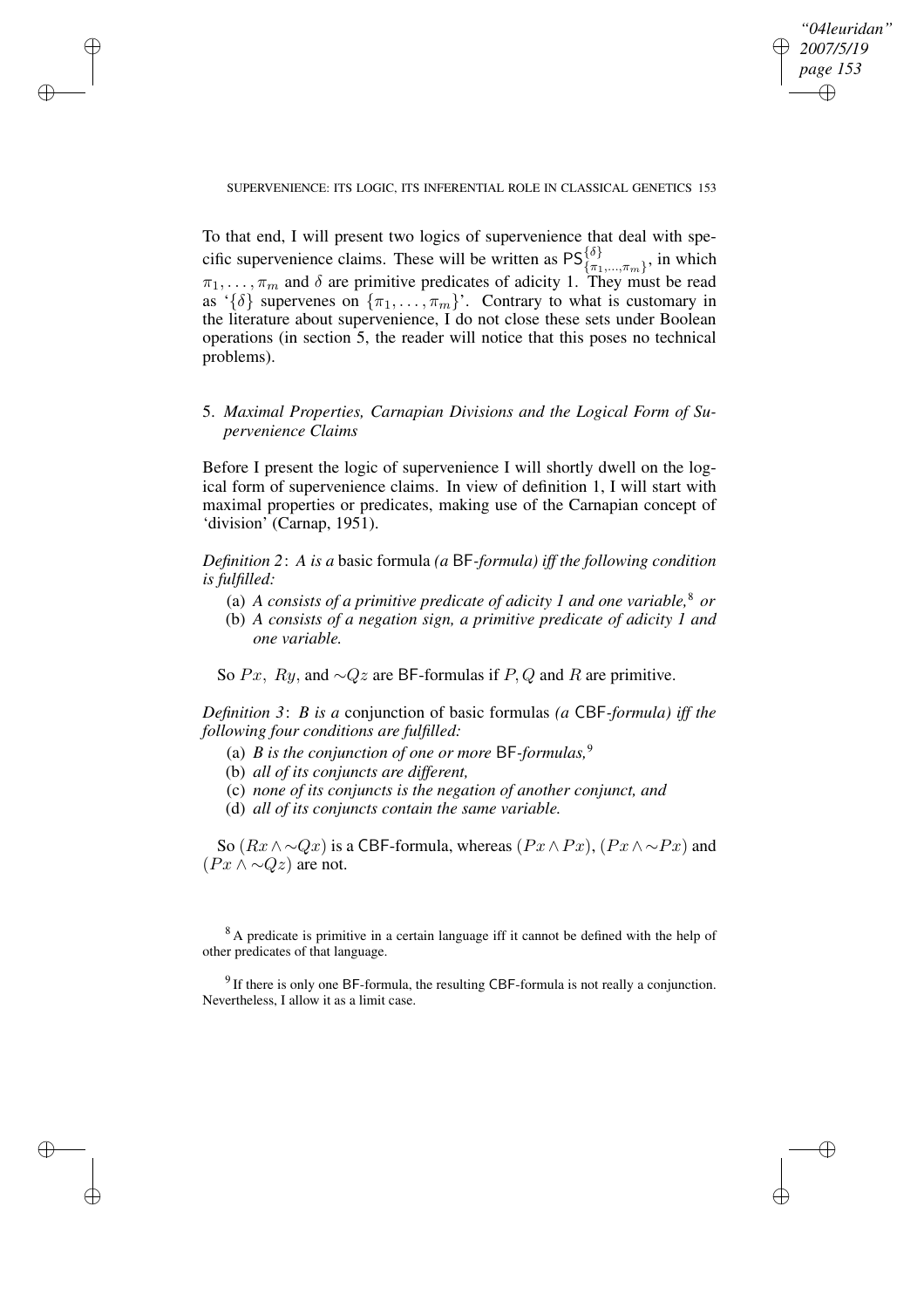## "04leuridan" 2007/5/19 page 154 ✐ ✐

✐

✐

#### 154 BERT LEURIDAN

CBF-formulas can be abbreviated by defining CBF-*predicates*. For example, one can introduce a predicate M and stipulate that ' $M\alpha$ ' means '( $P\alpha \wedge$  $(R\alpha \wedge \neg Q\alpha)$ <sup>'</sup>. CBF-*divisions* are special sets of such CBF-predicates.

*Definition* 4: *Suppose that*  $M_1$ *,*  $M_2$ *,* . . .*,*  $M_k$  *are*  $k$  **CBF**-predicates ( $k \geq 2$ ). *These predicates form a* CBF*-division iff the following conditions hold (*CL *stands for standard classical logic):*

- (a)  $\vdash_{\mathsf{CL}} (\forall \alpha)(M_1 \alpha \lor M_2 \alpha \lor \ldots \lor M_k \alpha)$ .
- (b) *For all*  $M_i$  *and*  $M_j$   $(i \neq j)$ :  $\vdash$ <sub>CL</sub>  $(\forall \alpha) \sim (M_i \alpha \land M_j \alpha)$ *.*

The members of a CBF-division are jointly exhaustive and mutually exclusive. Moreover, all of them are consistent (see the third condition of definition 3). This means that they denote maximal properties.

Now we have the full formal apparatus to fix the logical form of specific supervenience claims. Let  $PS<sub>B</sub><sup>A</sup>$  stand for 'A supervenes on B' (in which  $\overrightarrow{A}$  is a set containing one primitive predicate of adicity 1 and  $\overrightarrow{B}$  is a set of (one or more) such predicates). Let S be the set of all such supervenience claims (relative to some language).<sup>10</sup> Where  $\Pi^B = \{M_1, \ldots, M_n\}$  and  $\Pi^A = \{M'_1, M'_2\}$  are some B- and A-CBF-division respectively, this comes down to: S contains all formulas of the form:

$$
\bigwedge \{ (\forall \alpha)(M_i \alpha \supset M'_1 \alpha) \vee (\forall \alpha)(M_i \alpha \supset M'_2 \alpha) | M_i \in \Pi^B
$$
  
and  $M'_1, M'_2 \in \Pi^A \}$ 

This formula clearly shows that supervenience claims in fact are clusters of inductive generalizations. They are inductive generalizations, since it is claimed, for each B-maximal property  $M_i$ , that all  $M_i$ -objects have some other property in common. They are clusters of such generalizations since our faith in each of them is closely tied to our faith in the others. Suppose we would find out that two objects have the same  $B$ -maximal property  $M_i$ , yet are A-discernible. This would lead to the conclusion that A does not supervene on B. But then our trust in each of the other inductive generalizations (viz. those regarding the other B-maximal properties) would erode too.

✐

✐

✐

 $10$  Note that I just restricted the members of S to supervenience claims whose supervening set is a singleton. In spite of this restriction, I can still express more complex claims of supervenience, because the following holds in general:  $PS_{\{\pi_1,\ldots,\pi_m\}}^{\{\delta_1,\ldots,\delta_n\}}$  iff  $PS_{\{\pi_1,\ldots,\pi_m\}}^{\{\delta_1\}}$   $\wedge$  $\mathsf{PS}_{\{\pi_1,\ldots,\pi_m\}}^{\{\delta_2\}} \wedge \ldots \wedge \mathsf{PS}_{\{\pi_1,\ldots,\pi_m\}}^{\{\delta_n\}}$  (I leave it to the reader to check this fact).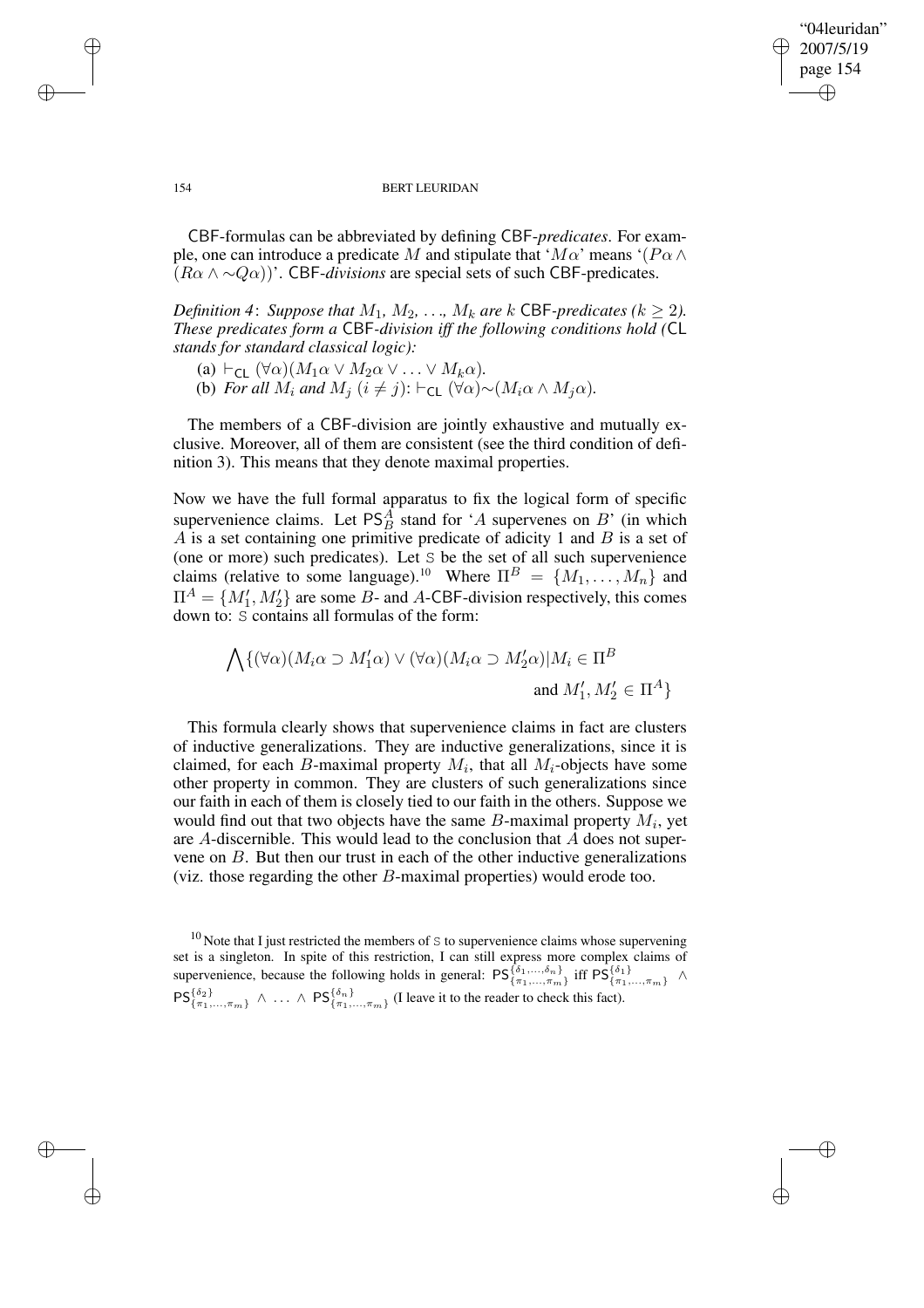"04leuridan" 2007/5/19 page 155 ✐ ✐

✐

✐

#### SUPERVENIENCE: ITS LOGIC, ITS INFERENTIAL ROLE IN CLASSICAL GENETICS 155

## 6. *The Adaptive Logics Programme*

✐

✐

✐

✐

The logics of supervenience that I will present below are adaptive. Adaptive logics have some very important advantages. Firstly, they have a dynamic proof theory that more closely resembles actual reasoning processes than does that of e.g. classical logic. They display an internal dynamics: in an adaptive proof, conclusions may be drawn on certain conditions and they may again be dropped if these conditions are violated. Secondly, the semantics and the meta-theory of the adaptive logics guarantee that given an adaptive logic and a premise set, the set of final consequences is fixed (Batens, 2004). For these reasons, adaptive logics provide a suitable conceptual framework for addressing the questions from page 152.

In this section, I will give a rough sketch of the *adaptive logics programme* and of the standard format for adaptive logics. For a more extensive introduction, see Batens (2001, 2004). Since supervenience claims can be conceived of as clusters of inductive generalizations, I will frequently refer to IL<sup>r</sup> and IL<sup>m</sup>, the adaptive logics of induction that were presented in Batens and Haesaert (2001).

An adaptive logic interprets a premise set 'as normally as possible'. What counts as normal or abnormal depends on the specific adaptive logic one is dealing with. The logics of induction interpret a premise set as uniformly as possible. How they do this will become clear in the rest of this section.

All (flat) adaptive logics AL can be characterized by a triple: a lower limit logic, a set of abnormalities and a strategy. <sup>11</sup> The *lower limit logic* (LLL) is a monotonic logic. It is the stable part of AL. From a proof theoretic point of view, the lower limit logic delineates the rules of inference that hold unconditionally. From a semantic point of view, the adaptive models of the premise set  $\Gamma$  are a subset of its lower limit models. Therefore,  $Cn_{\text{L}}(\Gamma) \subseteq$  $Cn_{\mathsf{AL}}(\Gamma)$ . IL<sup>r</sup> and IL<sup>m</sup> both have CL as their lower limit logic.

The *set* of *abnormalities*  $(Ω)$  consists of the formulas, characterized by some logical form, that are presupposed to be false, unless and until proven otherwise. In the case of  $L^{\hat{r}}$  and  $\hat{L}^m$ , the abnormalities are formulas of the form  $\exists A \land \exists \sim A$  in which A is purely functional (i.e. no individual constants, propositional letters or quantifiers occur in it) and in which ∃A abbreviates the existential closure of A.

The lower limit logic and the set of abnormalities  $\Omega$  together specify an upper limit logic (ULL). The ULL is obtained by adding to the characterization of the lower limit logic an axiom, a semantic clause, or an inference rule that rules out abnormalities. So the semantics of the upper limit logic

 $11$  Flat adaptive logics, unlike prioritized ones, treat all premises on a par. I will not discuss prioritized adaptive logics here; see Batens (2004).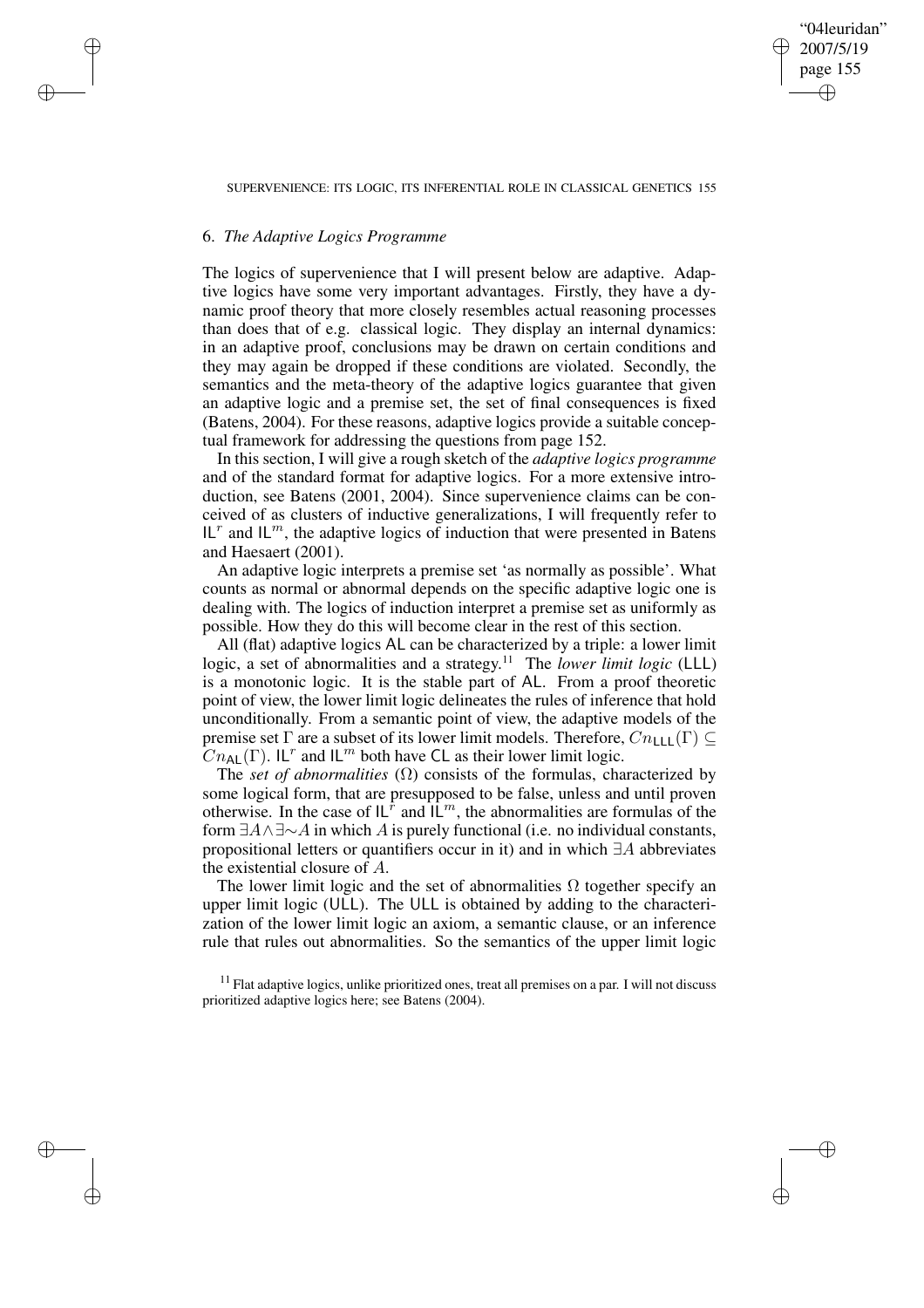*"04leuridan" 2007/5/19 page 156* ✐ ✐

✐

✐

#### 156 BERT LEURIDAN

consists of the LLL-models that verify no abnormality. The upper limit logic of  $IL^r$  and  $IL^m$  is UCL: the result of extending CL with the axiom  $\exists A \supset \forall A$ . In the UCL-models, the interpretation of every predicate of adicity  $n$  is either the empty set  $\emptyset$  or the set of all *n*-tuples of members of the domain — they are called the *uniform models*.

An adaptive logic presupposes all abnormalities (all  $A \in \Omega$ ) to be false, unless and until proven otherwise. An abnormality is true if it is LLLderivable from the premises. However, it is possible that a set of premises LLL-entails a disjunction of abnormalities, but none of its disjuncts.

Call a disjunction of abnormalities a Dab-formula and write it as  $Dab(\Delta)$ , in which  $\Delta$  is a finite subset of  $\Omega$ . The Dab-formulas that are LLL-derivable from Γ are called the Dab-consequences of Γ. Dab(∆) is a *minimal Dabconsequence* of  $\Gamma$  iff  $\Gamma \vdash_{\text{LLL}} Dab(\Delta)$  and there is no  $\Delta' \subset \Delta$  such that  $\Gamma \vdash_{\mathsf{LLL}} Dab(\Delta').$ 

If  $Dab(\Delta)$  is a minimal Dab-consequence of Γ, then it is LLL-derivable that*some* member of ∆ behaves abnormally, but not *which one* does. How an adaptive logic treats these minimal Dab-consequences depends on its *adaptive strategy*. The two adaptive strategies that are mostly used are *Reliability* and *Minimal Abnormality*. They each lead to a different semantics and proof theory. (In the following paragraphs,  $AL^r$  and  $AL^m$  denote adaptive logics having Reliability and Minimal Abnormality as their strategy respectively).

The AL-models of a premise set  $\Gamma$  are a subset of its LLL-models, but both strategies have a different selection criterion. Let  $Ab(\mathcal{M}) = \{A \mid A \in \Omega \text{ and }$  $\mathcal{M} \models A$  and let  $U(\Gamma) = \{A \mid A \in \Delta \text{ for some minimal } Dab\text{-consequence}\}$  $\Delta$  of  $\Gamma$  }.

*Definition* 5: *A* LLL-*model M of*  $\Gamma$  *is* reliable *iff*  $Ab(\mathcal{M}) \subseteq U(\Gamma)$ *.* 

*Definition* 6:  $\Gamma \models_{\text{Al}^r} A$  *iff* A *is verified by all reliable models of*  $\Gamma$ *.* 

*Definition 7*: *A* LLL*-model* M *of* Γ *is* minimally abnormal *iff there is no*  $LL$ *L-model*  $\mathcal{M}'$  *of*  $\Gamma$  *such that*  $Ab(\mathcal{M}') \subset Ab(\mathcal{M})$ *.* 

*Definition* 8:  $\Gamma \models_{AL^m} A$  *iff* A *is verified by all minimally abnormal models of* Γ*.*

The proof theory of adaptive logics is dynamic. Formulas that are derived at some stage s of a proof may be considered as not derived at some later stage  $s'$  (where adding a new line to the proof brings it to the next stage). The motor for this dynamics is given by the Derivability Adjustment Theorem, which describes the relation between the lower limit logic, the upper limit logic and the set of abnormalities.

✐

✐

✐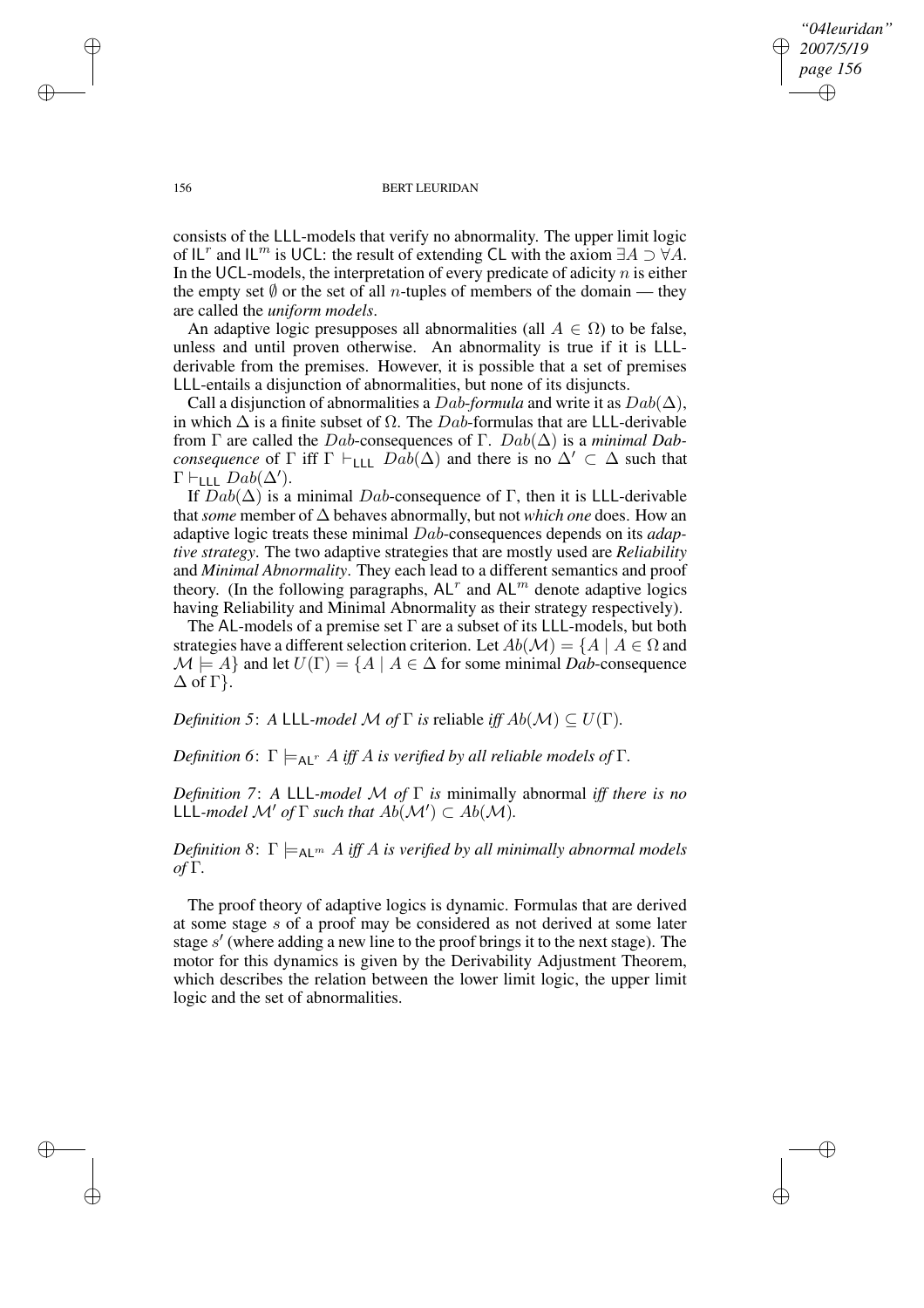## *"04leuridan" 2007/5/19 page 157* ✐ ✐

✐

✐

## SUPERVENIENCE: ITS LOGIC, ITS INFERENTIAL ROLE IN CLASSICAL GENETICS 157

*Theorem 1*:  $\Gamma \vdash_{\text{ULL}} A$  *iff there is some finite*  $\Delta \subset \Omega$  *such that*  $\Gamma \vdash_{\text{LLL}} A \vee$ Dab(∆) *(Derivability Adjustment Theorem)*

## *Proof.* See Batens (2004). □

✐

✐

✐

✐

If  $\Gamma \vdash_{\textsf{LLL}} A \lor \textit{Dab}(\Delta)$  then either A is LLL-derivable from  $\Gamma$  or some abnormality (some member of  $\Delta$ ) is true. Since adaptive logics presuppose abnormalities to be false, unless and until proven otherwise, one may derive A from  $\Gamma$  provided that the members of  $\Delta$  behave normally. How this last sentence is to be interpreted again depends on the adaptive strategy.

The lines of a dynamic proof consist of five elements: (i) a line number, (ii) a derived formula  $A$ , (iii) the line numbers of the formulas from which A is derived, (iv) the rule by which  $A$  is derived, and (v) the set of formulas that should behave normally (depending on the strategy chosen) in order for A to be so derivable. In an adaptive proof, the following rules may be used (I list them in generic form):

- PREM : if  $A \in \Gamma$ , then one may add a line consisting of (i) the appropriate line number, (ii)  $A$ , (iii) " – ", (iv) "PREM", and (v)  $\emptyset$ .
- RU : If  $B_1, \ldots, B_m \vdash_{\mathsf{LLL}} A$  and  $B_1, \ldots, B_m$  occur in the proof on the conditions  $\Delta_1, \ldots, \Delta_m$  respectively, then one may add a line consisting of (i) the appropriate line number, (ii)  $A$ , (iii) the line numbers of the  $B_i$ , (iv) "RU", and (v)  $\Delta_1 \cup ... \cup \Delta_m$ .
- RC : If  $B_1, \ldots, B_m \vdash_{\text{LLL}} A \vee Dab(\Theta)$  and  $B_1, \ldots, B_m$  occur in the proof on the conditions  $\Delta_1, \ldots, \Delta_m$  respectively, then one may add a line consisting of (i) the appropriate line number, (ii)  $A$ , (iii) the line number of the  $B_i$ , (iv) "RC", and (v)  $\Theta \cup \Delta_1 \cup ... \cup \Delta_m$ .

Lines in a dynamic proof may be marked. These marks may change from one stage of the proof to the next because marked lines may be unmarked again. The second element of a marked line is not considered as derived from the premises. Marking is governed by a *marking definition* that is characteristic for the adaptive strategy. Together with the rules and the definition of (final) derivability this marking definition governs the proof theory.

At any stage of the proof, zero or more Dab-formulas are LLL-derived from the premises. Some of them are minimal at that stage. Let  $U_s(\Gamma)$  be the union of all  $\Delta$  for which  $Dab(\Delta)$  is a minimal  $Dab$ -consequence at stage s. So  $U_s(\Gamma)$  is the set of unreliable formulas at stage s. Let  $\Phi_s^{\circ}(\Gamma)$  be the set of all sets that contain one disjunct out of each minimal  $Dab$ -formula at stage s. Let  $\Phi_s^*(\Gamma)$  contain, for any  $\varphi \in \Phi_s^{\circ}(\Gamma)$ , the set  $Cn_{\text{LLL}}(\varphi) \cap \Omega$ . Finally, let  $\Phi_s(\Gamma)$  contain those members of  $\Phi_s^{\star}(\Gamma)$  that are not proper supersets of other members of  $\Phi_s^{\star}(\Gamma)$  (see Batens, 2001).

*Definition* 9: *Marking for*  $AL^r$ : *Line i is marked at stage s iff, where*  $\Delta$  *is its fifth element*,  $\Delta \cap U_s(\Gamma) \neq \emptyset$ *.*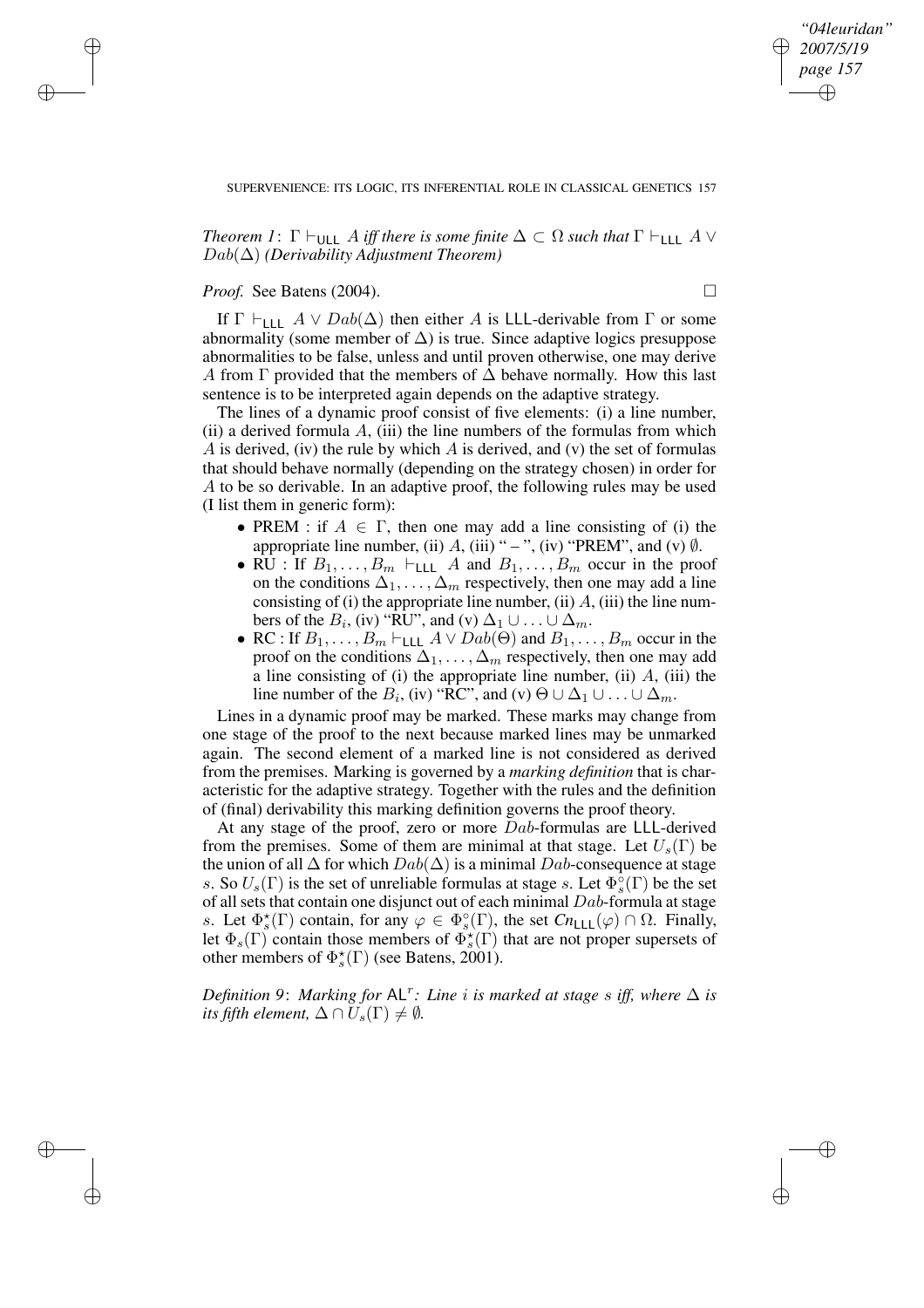"04leuridan" 2007/5/19 page 158 ✐ ✐

✐

✐

#### 158 BERT LEURIDAN

*Definition* 10: *Marking for*  $AL^m$ : *Line i is marked at stage s iff, where A is its second element and*  $\Delta$  *is its fifth element, (i) there is no*  $\varphi \in \Phi_s(\Gamma)$  *such that*  $\varphi \cap \Delta = \emptyset$ , *or (ii) for some*  $\varphi \in \Phi_s(\Gamma)$ , *there is no line k that has A as its second element and has as its fifth element <i>some*  $\Theta$  *such that*  $\varphi \cap \Theta = \emptyset$ *.* 

Given these marking definitions and the generic rules, derivability may seem rather problematic for adaptive logics. Nevertheless both derivability at a stage and final derivability are well defined.

*Definition 11*: *A formula* A *is* derived *at stage* s *of a proof from* Γ *iff* A *is the second element of a non-marked line at stage* s*.*

*Definition 12*: A *is* finally derived *from* Γ *on line* i *of a proof at stage* s *iff (i)* A *is the second element of line* i*, (ii) line* i *is not marked at stage* s*, and (iii) any extension of the proof in which line* i *is marked may be further extended in such a way that line* i *is unmarked.*

All formulas that can be finally derived at some stage s are finally derivable.

*Definition* 13:  $\Gamma \vdash_{AL} A$  *(A is finally derivable from*  $\Gamma$ *) iff A is finally derived on a line of an* AL*-proof from* Γ*.*

In section 8.2, I will present an example of a dynamic proof in which the difference between derivability at a stage and final derivability, as well as the difference between the reliability and the minimal abnormality strategy will be illustrated.

## 7. *The logic of supervenience*

Supervenience claims can be regarded as clusters of inductive generalizations (see page 154). This suggests that the logic of supervenience can be obtained by simply modifying the logics of induction  $IL^r$  and  $IL^m$ . The result of this modification I will call LPS: the logic of protosupervenience.

IL<sup>r</sup> and  $|L^m$  are characterized as follows: (i) they have CL as their lower limit logic, (ii) they interpret a premise set 'as uniformly as possible' (i.e., abnormalities are formulas of the form  $\exists A \land \exists \sim A$ , in which A is a purely functional formula), (iii) their upper limit logic UCL is CL together with the axiom  $\exists A \supset \forall A$ , and (v) their adaptive strategy is either reliability (IL<sup>r</sup>) or minimal abnormality  $(IL^m)$ .

✐

✐

✐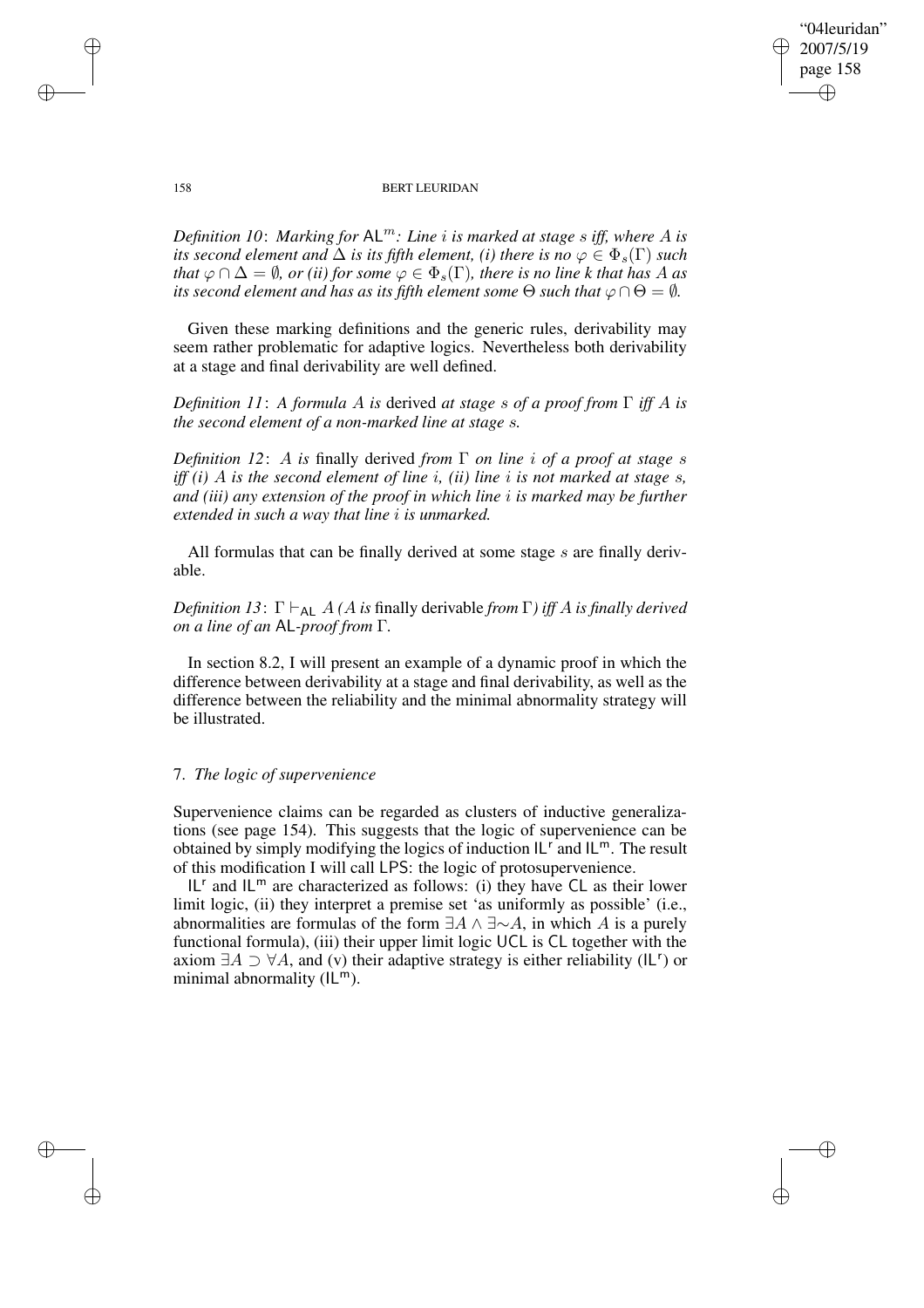✐

#### SUPERVENIENCE: ITS LOGIC, ITS INFERENTIAL ROLE IN CLASSICAL GENETICS 159

## 7.1. LPS

✐

✐

✐

✐

LPS presupposes that negations of supervenience claims are false, unless and until proven otherwise. Such negations state that there are two or more individuals that are B-indiscernible yet A-discernible. So the set of abnormalities is

$$
\Omega = \{ \sim P\mathsf{S}_{B}^{A} \mid P\mathsf{S}_{B}^{A} \in \mathsf{S} \}.
$$

In other words, where  $\Pi^B$  and  $\Pi^A$  are defined as on page 154 and  $\alpha$  denotes a variable, the members of  $\Omega$  are equivalent to formulas of the form

$$
\bigvee \{ (\exists \alpha)(M_i \alpha \wedge M'_1 \alpha) \wedge (\exists \alpha)(M_i \alpha \wedge M'_2 \alpha) | M_i \in \Pi^B
$$
  
and  $M'_1, M'_2 \in \Pi^A \}$ 

The upper limit logic should presuppose that no abnormality is true. So it can be obtained by adding to CL the axiom-scheme (abbreviated as  $PS_B^A$ )

$$
\bigwedge \{ (\forall \alpha)(M_i \alpha \supset M'_1 \alpha) \vee (\forall \alpha)(M_i \alpha \supset M'_2 \alpha)| M_i \in \Pi^B
$$
  
and  $M'_1, M'_2 \in \Pi^A \}.$ 

This upper limit logic, call it DCL, has an interesting semantics, which strongly resembles the UCL-semantics. The DCL-models are not uniform, but *dual*. They divide their domain  $D$  in two parts ( $D'$  and  $D - D'$ ) such that the interpretation of every primitive predicate of adicity 1 is either  $\mathcal{D}'$  or  $\mathcal{D}-\mathcal{D}'.^{12}$ 

As was made clear in section 6, it has to be shown that DCL is connected in the right way to the lower limit logic CL and the set of abnormalities  $\Omega$ by the Derivability Adjustment Theorem. I will do this in section 7.4, after I have presented the DCL-semantics in more detail.

## 7.2. *The semantics of* DCL

Let  $\mathcal L$  be the usual predicative language-schema. Let  $\mathcal S$  be the set of sentential letters,  $\mathcal C$  and  $\mathcal V$  the set of letters for individual constants and variables respectively,  $\mathcal F$  the set of open and closed formulas, and  $\mathcal P^r$  the set of letters

<sup>12</sup> Note that UCL-models are a subset of the DCL-models, viz. the models for which  $\mathcal{D}'=\mathcal{D}.$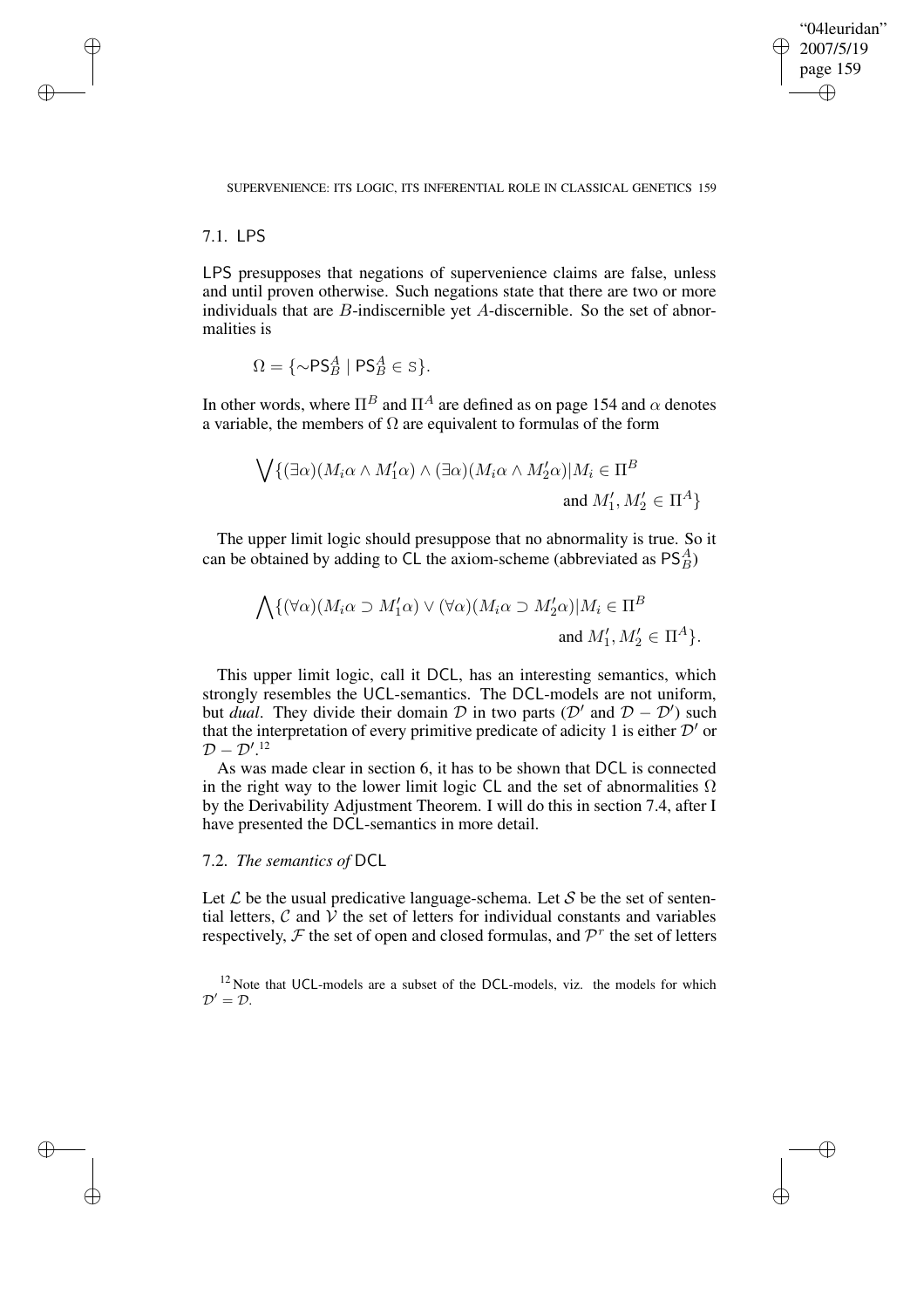✐

#### 160 BERT LEURIDAN

for predicates of rank  $r$ . To simplify the semantic handling of the quantifiers, I extend  $\mathcal L$  to the pseudo-language schema  $\mathcal L^+$  by introducing a set of pseudo-constants,  $O$ , that has at least the cardinality of the largest model one wants to consider. Let  $W^+$  be the set of wffs (closed formulas) of  $\mathcal{L}^+$ .

A DCL-model is a triple  $\mathcal{M} = \langle D, D', v \rangle$  in which D is a set,  $D' \subseteq D$ , and  $v$  is an assignment function defined by:

| D <sub>1.1</sub> | $v : \mathcal{C} \cup \mathcal{O} \mapsto D$ (where $D = \{v(\alpha)   \alpha \in \mathcal{C} \cup \mathcal{O}\}\$ ) |
|------------------|----------------------------------------------------------------------------------------------------------------------|
| D1.2             | $v : \mathcal{S} \mapsto \{0,1\}$                                                                                    |
| D1.3             | $v: \mathcal{P}^1 \mapsto \{D', D - D'\}$                                                                            |
| D <sub>1.4</sub> | $v: \mathcal{P}^r \mapsto \varphi(D^r)$ (the power set of the r-th Cartesian product of D,                           |
|                  | for $r > 1$                                                                                                          |

The valuation function  $v_M : \mathcal{W}^+ \mapsto \{0, 1\}$  determined by the model M is defined as for CL:

D2.1  $v_{\mathcal{M}} : \mathcal{F} \mapsto \{0, 1\}$ D2.2 where  $A \in \mathcal{S}$ ,  $v_{\mathcal{M}}(A) = v(A)$ D2.3  $v_{\mathcal{M}}(\pi\alpha_1 \dots \alpha_r) = 1$  iff  $\langle v(\alpha_1), \dots, v(\alpha_r) \rangle \in v(\pi)$ <br>D2.4  $v_{\mathcal{M}}(\alpha = \beta) = 1$  iff  $v(\alpha) = v(\beta)$ D2.4  $v_{\mathcal{M}}(\alpha = \beta) = 1$  iff  $v(\alpha) = v(\beta)$ <br>D2.5  $v_{\mathcal{M}}(\sim A) = 1$  iff  $v_{\mathcal{M}}(A) = 0$  $v_{\mathcal{M}}(\sim A) = 1$  iff  $v_{\mathcal{M}}(A) = 0$ D2.6  $v_{\mathcal{M}}(A \vee B) = 1$  iff  $v_{\mathcal{M}}(A) = 1$  or  $v_{\mathcal{M}}(B) = 1$ D2.7  $v_{\mathcal{M}}((\exists \alpha)A(\alpha)) = 1$  iff  $v_{\mathcal{M}}(A(\beta)) = 1$  for some  $\beta \in \mathcal{C} \cup \mathcal{O}$ Clauses for  $\land$ ,  $\supset$ ,  $\equiv$  and  $\forall$  are as usual.

7.3. *Soundness and Completeness for* DCL

*Theorem* 2: *If*  $\Gamma \vdash_{\textsf{DCL}} A$ , *then*  $\Gamma \models_{\textsf{DCL}} A$  (Soundness for DCL)

*Proof.* Consider an axiomatic DCL-proof of A from Γ. The lines of this proof consist of premises, CL-axioms, applications of CL-inference rules (such as modus ponens and universal generalization) and axioms of the form PS<sup>A</sup><sub>B</sub>. Consider a DCL-model  $\mathcal{M} = \langle D, D', v \rangle$  such that  $v_{\mathcal{M}}$  verifies all members of Γ. Since all DCL-models are CL-models,  $v_M$  verifies all CLaxioms and if  $v_{\mathcal{M}}(B_1) = \ldots = v_{\mathcal{M}}(B_n) = 1$  and C follows from  $B_1, \ldots$ ,  $B_n$  by some CL-inference rule,  $v_{\mathcal{M}}(C) = 1$ . So  $v_{\mathcal{M}}(A) = 1$  if  $v_{\mathcal{M}}$  verifies all DCL-axioms of the form  $PS<sub>B</sub><sup>A</sup>$ .

To prove that  $v_{\mathcal{M}}$  verifies all DCL-axioms of the form  $PS<sub>B</sub><sup>A</sup>$ , suppose that  $v_{\mathcal{M}}(PS^A_B) = 0$  for some A and B (A being a singleton and  $B =$  $\{P_1,\ldots,P_n\}$ ). This means that for some  $\beta,\gamma\in\mathcal{C}\cup\mathcal{O}, M\in\Pi^B$  and  $M', \sim M' \in \Pi^A$ ,  $v_{\mathcal{M}}(M\beta) = v_{\mathcal{M}}(M\gamma) = 1$  (the individuals denoted have

✐

✐

✐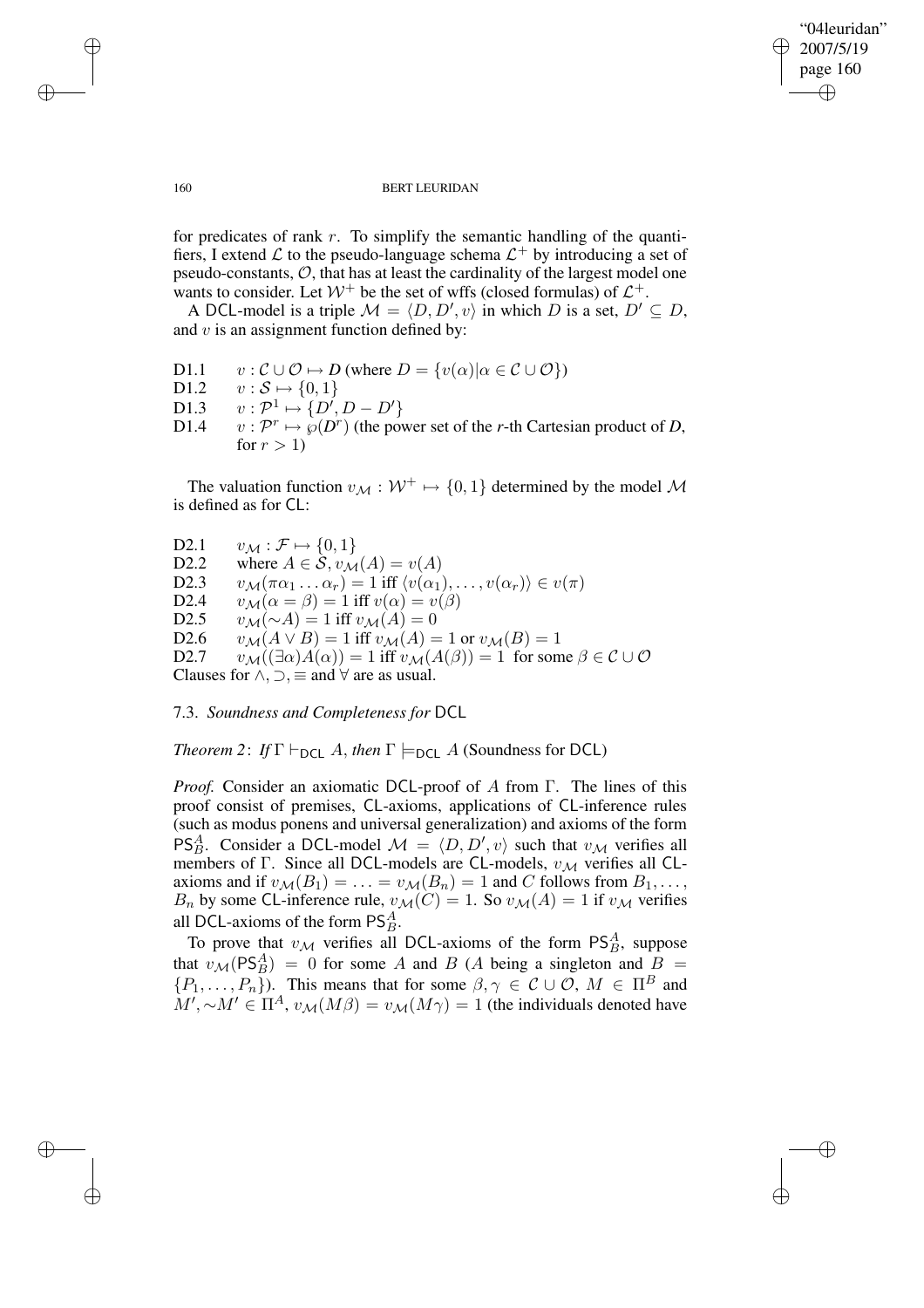✐

#### SUPERVENIENCE: ITS LOGIC, ITS INFERENTIAL ROLE IN CLASSICAL GENETICS 161

✐

✐

✐

✐

the same B-maximal property) but  $v_{\mathcal{M}}(M'\beta) = v_{\mathcal{M}}(\sim M'\gamma) = 1$  (they do not have the same A-maximal property). Since A is a singleton,  $M'$  is a primitive predicate of rank 1. In accordance with D1.3, let  $v(M') = D'$ . So  $v(\beta) \in D'$ , but  $v(\gamma) \notin D'$  (\*).<sup>13</sup>

 $\hat{M}\beta$  abbreviates a CBF-formula of the form  $\pm P_1\beta\wedge \pm P_2\beta\wedge \ldots \wedge \pm P_n\beta$  in which each occurrence of '±' may, but need not, stand for '∼' (analogously for  $\gamma$ ). Since  $v_{\mathcal{M}}(M\beta) = v_{\mathcal{M}}(M\gamma) = 1$ , the following holds for each  $P_i$ : either  $v(\beta), v(\gamma) \in v(P_i)$  or  $v(\beta), v(\gamma) \notin v(P_i)$  (if  $P_i$  is preceded by '∼'). By D1.3,  $v(P_i) = D'$  or  $v(P_i) = D - D'$ . So either  $\beta, \gamma \in D'$  or  $\beta, \gamma \notin D'$ , which contradicts (\*).

*Theorem 3: If*  $\Gamma$   $\models$   $\neg$   $\Box$  *A*, *then*  $\Gamma$   $\vdash$   $\neg$  $\Box$  *A* (Completeness for DCL)<sup>14</sup>

*Proof.* Suppose that  $\Gamma \nvdash_{\text{DCL}} A$ , and that A and all members of  $\Gamma$  are wffs of  $\mathcal{L}$ . Consider a sequence  $B_1, B_2, \ldots$  that contains all wffs of  $\mathcal{L}^+$  and in which each wff of the form  $(\exists \alpha) A$  is followed immediately by an instance  $A(o_i/\alpha)$  for some  $o_i \in \mathcal{O}$  that does not occur in any previous member of the list. Then define

 $\Delta_0 = Cn_{\text{DCL}}(\Gamma)$ <br> $\Delta_{i+1} = Cn_{\text{DCL}}(\Delta_i)$  $Cn_{\text{DCL}}(\Delta_i \cup \{B_{i+1}\})$  if  $A \notin Cn_{\text{DCL}}(\Delta_i \cup \{B_{i+1}\})$ , and  $\Delta_{i+1}$  =  $\Delta_i$  otherwise  $\Delta = \Delta_0 \cup \Delta_1 \cup \ldots$ 

Each of the following is provable: (i)  $\Gamma \subseteq \Delta$  (by the definition of  $\Delta$ ), (ii)  $A \notin \Delta$  (idem), (iii)  $\Delta$  is deductively closed (idem), (iv)  $\Delta$  is maximally non-trivial and (v)  $\Delta$  is  $\omega$ -complete.

For the proof of (iv), remark first that  $A \supset C \in \Delta$  for all C. Indeed, if  $A \supset C \notin \Delta$ , then there is a  $\Delta_i$  such that  $\Delta_i \cup \{A \supset C\} \vdash_{\textsf{DCL}} A$ . But then  $\Delta_i \vdash_{\textsf{DCL}} (A \supset C) \supset A$  (by the deduction theorem<sup>15</sup>) and hence  $\Delta_i \vdash_{\textsf{DCL}} A$ (by the CL-axiom  $((A \supset B) \supset A) \supset A$ ), which is impossible. If  $E \notin \Delta$ , then there is a  $\Delta_i$  such that  $\Delta_i \cup E \vdash_{\textsf{DCL}} A$ . Since  $A \supset C \in \Delta$  for all C,  $\Delta \cup E$  is trivial.

<sup>13</sup> I could just as well have stipulated that  $v(M') = D - D'$ , without thereby affecting the results of this proof.

<sup>14</sup> This completeness proof strongly resembles the one given in Batens (1999) for the paraconsistent logic CLuN.

<sup>15</sup> I leave it to the reader to check that the deduction theorem holds for DCL.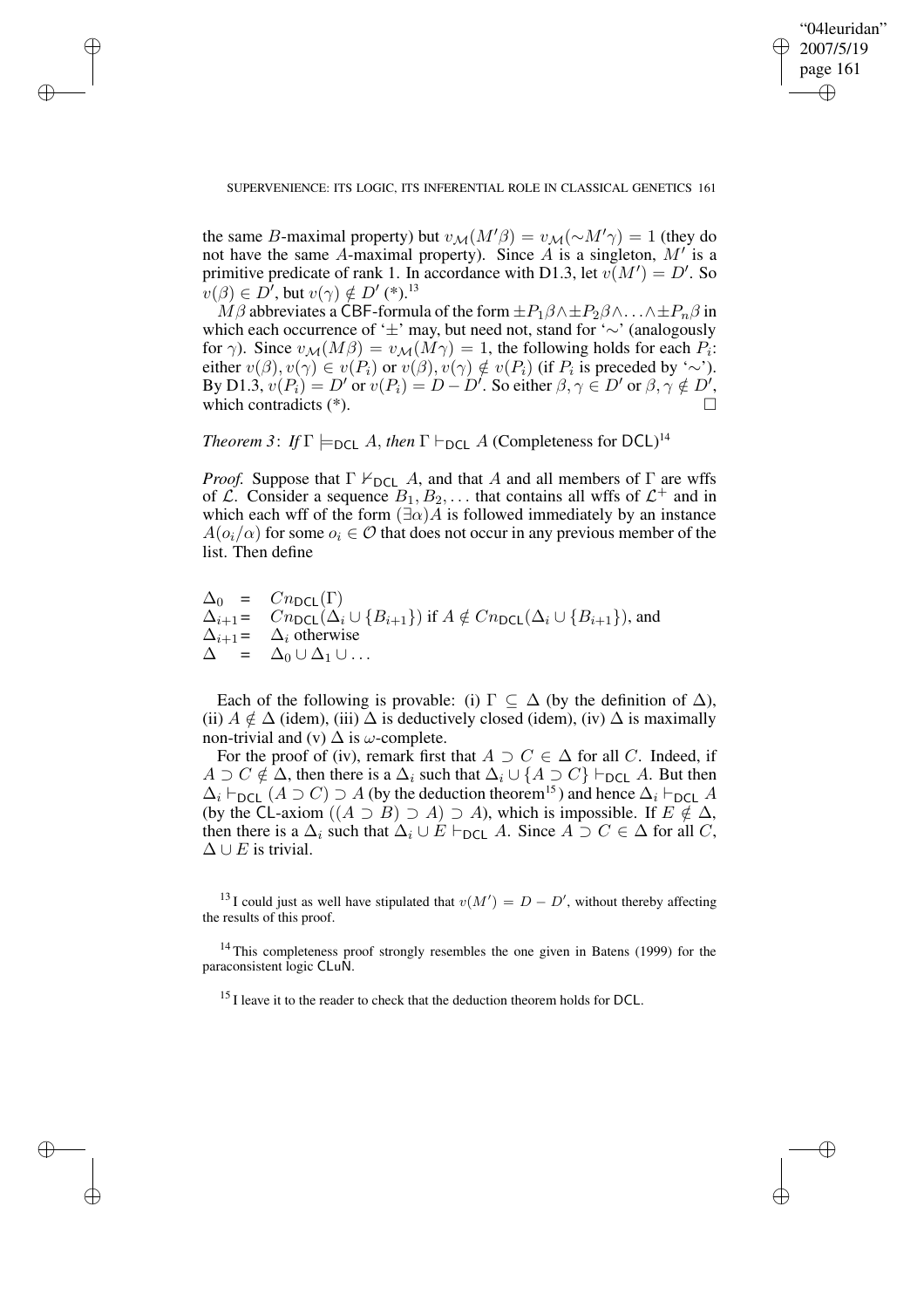✐

#### 162 BERT LEURIDAN

For the proof of (v), suppose that  $(\exists \alpha) C \in \Delta$ , but there is no  $\beta \in C \cup \mathcal{O}$ such that  $C(\beta/\alpha) \in \Delta$ . Let  $(\exists \alpha)C = B_i$ . So  $B_{i+1} = C(o_j/\alpha)$  for some  $o_j$  that does not occur in  $\langle B_1, B_2, \ldots, B_i \rangle$ . Since  $o_j$  is no part of  $\mathcal{L}$ ,  $o_j$ does not occur in A nor in some member of  $\Gamma$ . From the supposition it follows that  $(\exists \alpha) C \in \Delta_i$  and  $C(o_j/\alpha) \notin \Delta_{i+1}$ . So by the definition of  $\Delta$ ,  $\Delta_i \cup \{C(o_j/\alpha)\}\vdash_{\text{DCL}} A$ , and hence  $\Delta_i \vdash_{\text{DCL}} C(o_j/\alpha) \supset A$  (by the deduction theorem). Since  $\Delta_i \vdash_{\text{DCL}} (\exists \alpha) C$  and  $o_j$  does not occur in any member of  $\Delta_i$ ,  $\Delta_i \vdash_{\textsf{DCL}} A$ . But then  $A \in \Delta_i$ , which is impossible.

 $\Delta$  may contain wffs of the form  $\alpha = \beta$  ( $\alpha, \beta \in \mathcal{C} \cup \mathcal{O}$ ). For each  $\alpha \in \mathcal{C} \cup \mathcal{O}$ I define the equivalence class  $[\alpha] = {\beta | \alpha = \beta \in \Delta}$ . For the  $\alpha \in \mathcal{V}$ , let  $[\alpha] = [\beta]$  for some arbitrary  $\beta \in \mathcal{C}$ . Now I define a CL-model M as follows:

- (1)  $D = \{[\alpha] \mid \alpha \in C \cup \mathcal{O}\}\$
- (2) where  $\alpha \in \mathcal{C} \cup \mathcal{O} \cup \mathcal{V} : v(\alpha) = [\alpha]$
- (3) where  $A \in \mathcal{S} : v(A) = 1$  iff  $A \in \Delta$ , and
- (4) where  $\pi \in \mathcal{P}^r : v(\pi) = {\langle \langle [\alpha_1], \dots, [\alpha_r] \rangle | \pi \alpha_1, \dots, \alpha_r \in \Delta \}$

I have to show that (\*)  $v_{\mathcal{M}}(A) = 1$  iff  $A \in \Delta$ . By the clauses (3) and (4) this trivially holds for all  $A \in S$  and for all  $\pi\alpha_1, \ldots, \alpha_r$ . It also holds for wffs of the form  $\alpha = \beta$  since  $v_{\mathcal{M}}(\alpha = \beta) = 1$  iff  $v(\alpha) = v(\beta)$  iff  $[\alpha] = [\beta]$ iff  $\alpha = \beta \in \Delta$ .

Suppose that (\*) holds for some A. Then it also holds for  $\sim A$ ,  $A \wedge B$ ,  $A \vee B$ ,  $A \supset B$ ,  $A \equiv B$ ,  $(\exists \alpha)A$  and  $(\forall \alpha)A$ . The proof of these cases proceeds as for CL. For example, if  $\sim A \in \Delta$ , then  $A \notin \Delta$  (because  $\Delta$  is not trivial), so  $v_{\mathcal{M}}(A) = 0$  and hence  $v_{\mathcal{M}}(\sim A) = 1$ . If  $v_{\mathcal{M}}(\sim A) = 1$ , then  $v_{\mathcal{M}}(A) = 0$ . So  $A \notin \Delta$ . Since  $\Delta$  is maximally non-trivial,  $\Delta \cup \{A\}$  is trivial. So  $∼ A ∈ ∆$ .

So there is a CL-model M that verifies all members of  $\Delta$ , and hence of  $\Gamma$ . but falsifies A. Now it only has to be shown that it is in fact a DCL-model (i.e. that D1.3 holds for it). Take some arbitrary  $\pi, \pi' \in \mathcal{P}^1$ . Let  $v(\pi) = D'$ and  $v(\pi') = D''$ .

For all  $\alpha \in \mathcal{C} \cup \mathcal{O}$ , either  $\pi \alpha \in \Delta$  or  $\sim \pi \alpha \in \Delta$  (suppose that  $\pi \alpha, \sim \pi \alpha \notin$  $\Delta$ , then  $v_{\mathcal{M}}(\pi \alpha) = v_{\mathcal{M}}(\sim \pi \alpha) = 0$ , which is impossible). Analogously, either  $\pi' \alpha \in \Delta$  or  $\sim \pi' \alpha \in \Delta$ .

Case 1:  $\pi \alpha \in \Delta$  and  $\pi' \alpha \in \Delta$ . So by clause (4),  $[\alpha] \in D'$  and  $[\alpha] \in D''$ . Now for all  $\beta \in \mathcal{C} \cup \mathcal{O}$ , if  $[\beta] \in D'$ , then  $\pi \beta \in \Delta$ . But then also  $\pi' \beta \in \Delta$ and hence  $[\beta] \in D''$ , because  $\pi \alpha, \pi' \alpha, \pi \beta \in \Delta$  and  $\pi \alpha, \pi' \alpha, \pi \beta \vdash_{\text{DCL}} \pi' \beta$ . So  $D' \subseteq \overline{D''}$ . Analogously, for all  $\beta \in \mathcal{C} \cup \mathcal{O}$ , if  $[\beta] \in D''$ , then  $\pi' \beta \in \Delta$ . Hence  $\pi \beta \in \Delta$  and  $[\beta] \in D'$ . So  $D'' \subseteq D'$ . It follows that  $D'' = D'$ .

Case 2:  $\pi \alpha \in \Delta$  and  $\sim \pi' \alpha \in \Delta$  (so  $\pi' \alpha \notin \Delta$ , because  $\Delta$  is not trivial). By clause (4),  $[\alpha] \in D'$  and  $[\alpha] \in D - D''$ . Now for all  $\beta \in C \cup \mathcal{O}$ , if

✐

✐

✐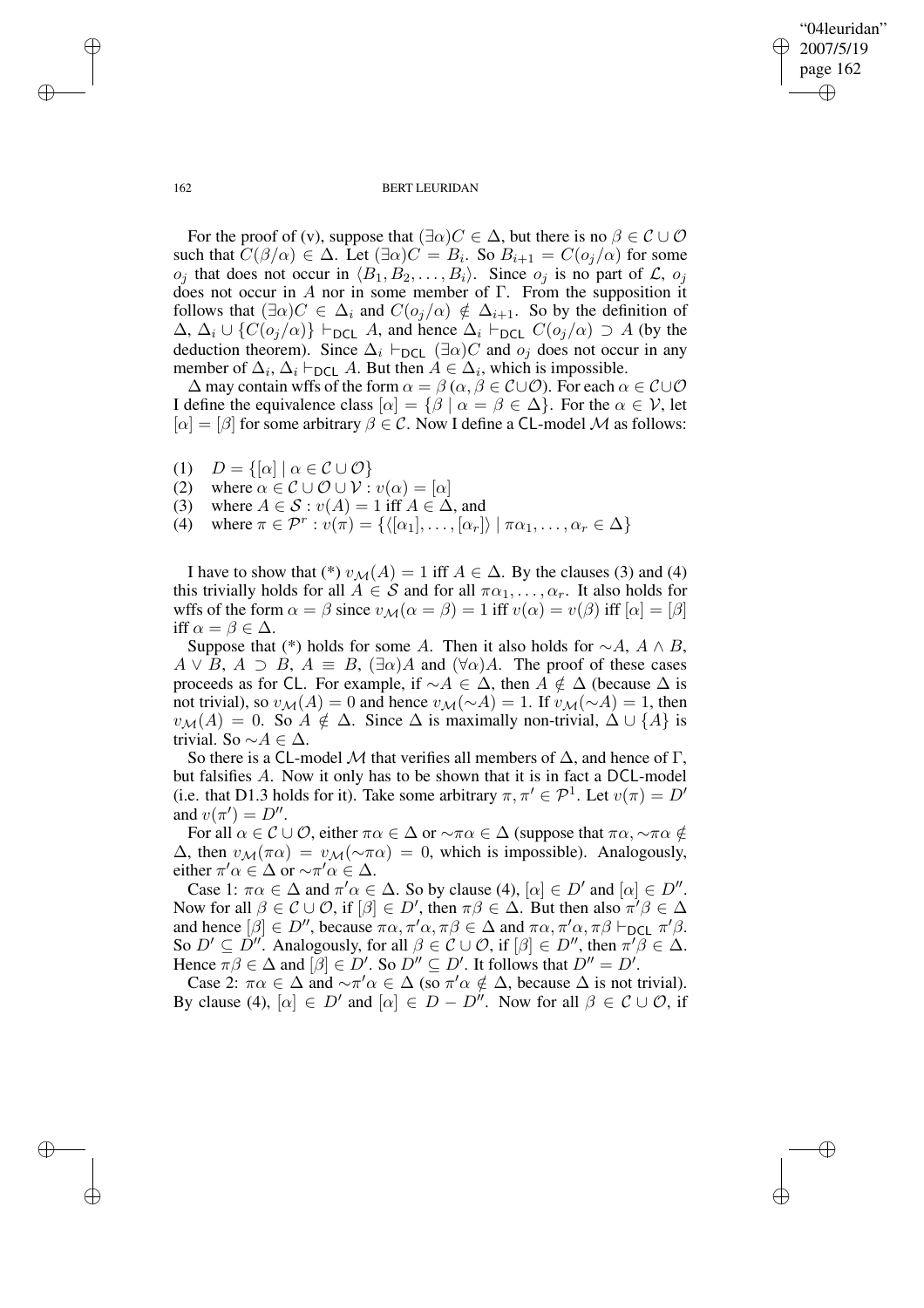✐

## SUPERVENIENCE: ITS LOGIC, ITS INFERENTIAL ROLE IN CLASSICAL GENETICS 163

 $[\beta] \in D'$ , then  $\pi \beta \in \Delta$ . But then also  $\sim \pi' \beta \in \Delta$  and  $[\beta] \in D - D''$ . So  $\tilde{D}^j \subseteq D - D''$ . Analogously, for all  $\beta \in \mathcal{C} \cup \mathcal{O}$ , if  $[\beta] \in D - D''$ , then  $\pi' \beta \notin \Delta$  and  $\sim \pi' \beta \in \Delta$ . But then  $\pi \beta \in \Delta$  and  $[\beta] \in \dot{D}'$ . So  $D - D'' \subseteq D'$ . It follows that  $D'' = D - D'$ .

Case 3:  $\sim \pi \alpha \in \Delta$  and  $\pi' \alpha \in \Delta$ . I leave it to the reader to prove that  $D'' = D - D'.$ 

Case 4:  $\sim \pi \alpha \in \Delta$  and  $\sim \pi' \alpha \in \Delta$ . I leave it to the reader to prove that  $D''=D'.$ 

So for every  $\pi \in \mathcal{P}^1 : v(\pi) \in \{D', D - D'\}$ , for some  $D' \subseteq D$ . This means that clause D1.3 holds and that M is a DCL-model  $(D, D', v)$  that verifies all members of  $\Gamma$  but falsifies A. So  $\Gamma \nvDash_{\text{DCL}} A$ .

## 7.4. LPS *revisited*

✐

✐

✐

✐

Relying on the proofs of soundness and completeness for DCL, I can now prove that the Derivability Adjustment Theorem holds.

*Theorem* 4:  $\Gamma \vdash_{\text{DCL}} A$  *iff there is some finite*  $\Delta \subset \Omega$  *such that*  $\Gamma \vdash_{\text{CL}}$  $A \vee Dab(\Delta)$  (Derivability Adjustment Theorem)

*Proof.* For the left-right direction, suppose that  $\Gamma \vdash_{DCL} A$ . It follows that all DCL-models of  $\Gamma$  verify A. All other CL-models of  $\Gamma$  verify some member of Ω. Hence there is a  $\Delta' \subseteq \Omega$  such that all CL-models of Γ verify a member of  $\Delta' \cup \{A\}$ . By the right compactness of CL<sup>16</sup>, there is a finite  $\Delta \subseteq \Delta'$ such that all CL-models of  $\Gamma$  verify a member of  $\Delta \cup \{A\}$ . So all CL-models of  $\Gamma$  verify  $A \vee Dab(\Delta)$ .

For the right-left direction, suppose that  $\Gamma \vdash_{\mathsf{CL}} A \lor Dab(\Delta)$ , and hence that  $\Gamma \models_{CL} A \lor Dab(\Delta)$ . It follows that all CL-models of  $\Gamma$ , and hence all DCL-models of Γ, verify  $A \vee Dab(\Delta)$ . But all DCL-models of Γ falsify  $Dab(\Delta)$ . Consequently,  $\Gamma \models_{\textsf{DCL}} A$  and hence  $\Gamma \vdash_{\textsf{DCL}} A$ .

The proof theoretic rules of LPS are as specified in section 6 (PREM, RU and RC), as are its marking definitions and its semantics (of course I'm implicitly distinguishing between LPS<sup>r</sup> and LPS<sup>m</sup>).

## 7.5. *The Problem with* LPS

Although the above characterization of LPS seems intuitively clear and fits the standard format for adaptive logics, it has a tremendous disadvantage —

<sup>16</sup> Right compactness: every model of  $\Gamma$  verifies a member of  $\Delta$  iff every model of  $\Gamma$ verifies a member of some finite  $\Delta' \subset \Delta$ .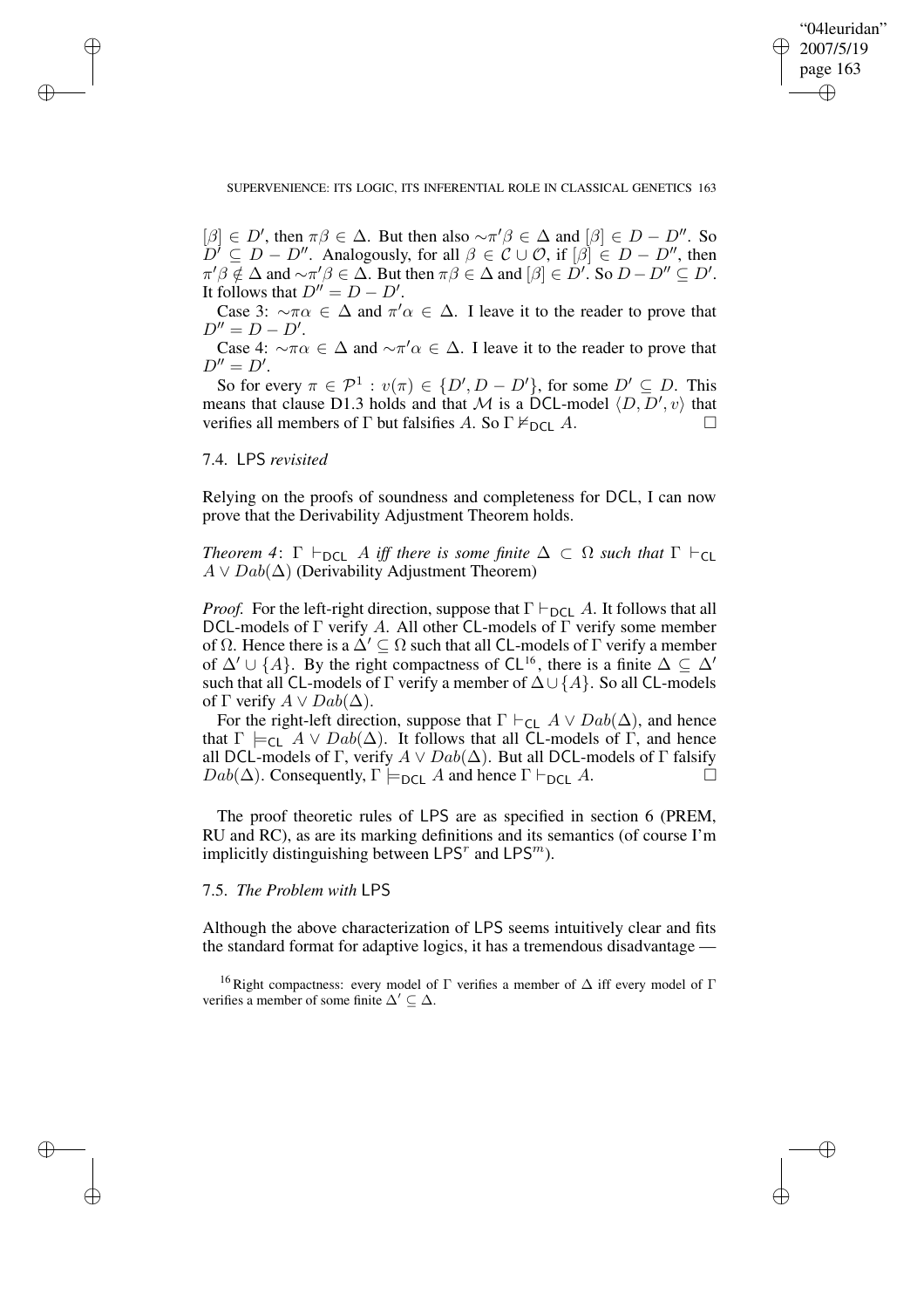"04leuridan" 2007/5/19 page 164 ✐ ✐

✐

✐

#### 164 BERT LEURIDAN

a disadvantage that neither  $|L^r|$  nor  $|L^m|$  has. No one wants to derive from the empty premise set,  $\emptyset$ , that "All P are Q", for any P and Q. Fortunately,  $\emptyset$   $\vdash$ <sub>ILr</sub>  $(\forall x)(Px \supset Qx)$  and  $\emptyset$   $\vdash$ <sub>IL<sup>m</sup></sub>  $(\forall x)(Px \supset Qx)$  (see Batens and Haesaert, 2001, 267). Analogously, one doesn't want to derive from  $\emptyset$  that PS $^A_B$ for any sets A and B.<sup>17</sup> However, to give one example,  $\emptyset \vdash_{\mathsf{LPS}} ((\forall x)(Px \supset$ Qx)∨(∀x)( $Px \supset \sim Qx$ ))∧((∀x)( $\sim Px \supset Qx$ )∨(∀x)( $\sim Px \supset \sim Qx$ )). The reason is that  $\sim$ PS $\{Q\}\atop{\{P\}}$ , which is equivalent to  $((\exists x)(Px\wedge Qx)\wedge (\exists x)(Px\wedge Qx))$  $\sim Q(x)$ )  $\vee ((\exists x)(\sim P\vec{x} \wedge Qx) \wedge (\exists x)(\sim P\vec{x} \wedge \sim Qx))$ , is not a member of any minimal  $Dab$ -consequence from  $\emptyset$ . In fact, no abnormality is CL-derivable from  $\emptyset$ , since none of them is verified by all CL-models of  $\emptyset$  (the model with only one object in its domain falsifies all abnormalities).

The problem with LPS is even worse than that. Not only is any claim of supervenience derivable from  $\emptyset$ . It is also the case that if the premises say nothing about some property  $T$  (say nothing about its instances), then for every set of properties B it is derivable that  $\{T\}$  supervenes on B. This implies that applying LPS to a premise set will always lead to unwarranted, and hence unwanted supervenience claims. Therefore, the question whether it is possible to develop a reliable method for inferring (specific) supervenience claims from a set of data has to be answered negatively.

## 8. Solving the Problem: RLPS<sup>r</sup> and RLPS<sup>m</sup>

The problem with LPS suggests that instead of blindly applying the conditional rule RC to a set of data, we should rather use our logic to test a well-chosen set of supervenience claims. To that end, we have to slightly modify or *restrict* LPS. Restricted LPS, or RLPS, takes as premises an ordered pair of sets  $\Sigma = \langle \Gamma, \Gamma^* \rangle$ . Γ can contain any kind of premises except supervenience claims; the latter are relegated to  $\Gamma^*$ . So  $\Gamma^* \subset S$  contains the supervenience claims we want to reason about. These modifications have an influence both on the proof theory and on the semantics of RLPS.

## 8.1. *The proof theory of*  $\mathsf{RLPS}^r$  and  $\mathsf{RLPS}^m$

The derivability adjustment theorem for RLPS is the same as for LPS. However, it is no longer the case that we accept as adaptive consequences of Γ all A such that for some  $\Delta \subset \Omega$ , (i)  $\Gamma \vdash_{\text{CL}} A \lor Dab(\Delta)$  and (ii) all members of

<sup>17</sup> Of course, if  $A \subseteq B$ , it is trivially true that  $PS<sup>A</sup><sub>B</sub>$ . So we should not be reluctant to derive this supervenience claim from the empty premise set. Notwithstanding this trivial case, however, we should only accept specific supervenience claims if they are empirically warranted (cf. Jaegwon Kim's quote on page 152).

✐

✐

✐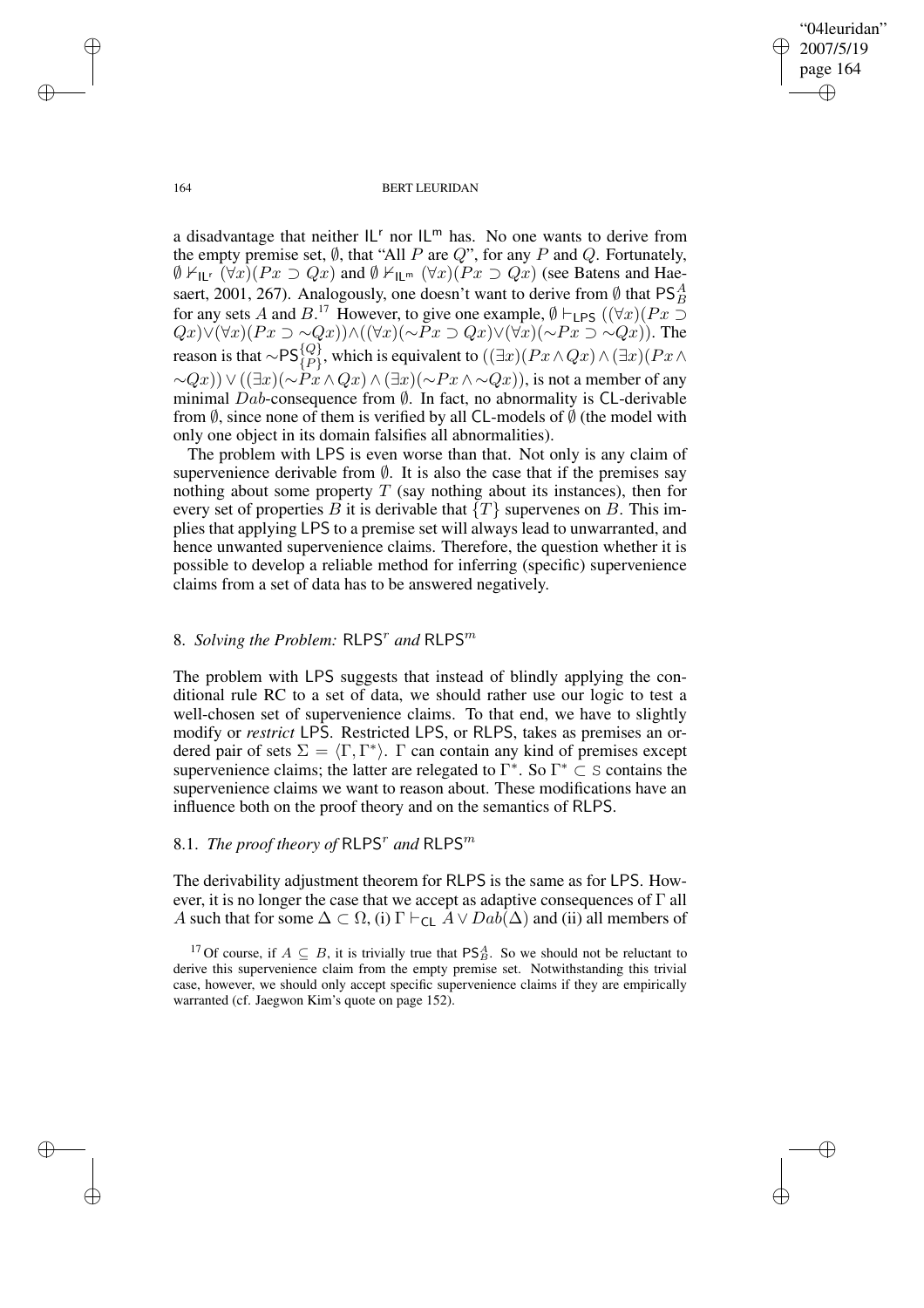✐

## SUPERVENIENCE: ITS LOGIC, ITS INFERENTIAL ROLE IN CLASSICAL GENETICS 165

 $\Delta$  behave normally. Instead,  $\Delta$  may only contain negations of members of Γ <sup>∗</sup> or be the empty set. Given this modification, these are the rules of RLPS (again, they are presented in generic form):

- PREM : if  $A \in \Gamma$ , then one may add a line consisting of (i) the appropriate line number, (ii)  $A$ , (iii) " – ", (iv) "PREM", and (v)  $\emptyset$ .
- RU : If  $B_1, \ldots, B_m \vdash_{\text{CL}} A$  and  $B_1, \ldots, B_m$  occur in the proof with the conditions  $\Delta_1, \ldots, \Delta_m$  respectively, then one may add a line consisting of (i) the appropriate line number, (ii)  $A$ , (iii) the line numbers of the  $B_i$ , (iv) "RU", and (v)  $\Delta_1 \cup ... \cup \Delta_m$ .
- SUP : If  $\vdash_{CL} A \lor Dab(\Theta)$  and  $A \in \Gamma^*$ , then one may add a line consisting of (i) the appropriate line number, (ii)  $A$ , (iii) " – ", (iv) "SUP", and  $(v) \Theta$ .

The marking definitions of RLPS<sup>*r*</sup> and RLPS<sup>*m*</sup> are as usual.

## 8.2. *Example*

✐

✐

✐

✐

Consider the premise set  $\Sigma = \langle \Gamma, \Gamma^* \rangle$ , with  $\Gamma = \{Pa \land \sim Qa \land \sim Sa, Qb \land \Gamma\}$  $~\sim$ Rb,  $Pc \wedge \sim$ Rc,  $Pd \wedge Rd, \sim Qe \wedge Re$  and  $\Gamma^* = \{PS_{\{P\}}^{\{Q\}}, PS_{\{R\}}^{\{Q\}}, PS_{\{P\}}^{\{S\}}\}.$ In this section I will illustrate the dynamics of adaptive proofs, make clear that some formulas are finally derivable while others are not, and show that RLPS<sup>r</sup> and RLPS<sup>m</sup> may lead to different conclusions from the same  $\Sigma$ .

| $\mathbf{1}$   | $Pa \wedge \sim Qa \wedge \sim Sa$                                  |     | PREM Ø     |                                       |
|----------------|---------------------------------------------------------------------|-----|------------|---------------------------------------|
| $\overline{c}$ | $Qb \wedge \sim Rb$                                                 |     | PREM Ø     |                                       |
| 3              | $Pc \wedge \sim Rc$                                                 |     | PREM Ø     |                                       |
| 4              | $Pd \wedge Rd$                                                      |     | PREM Ø     |                                       |
| $5^{16}$       | $PS_{\{P\}}^{\{Q\}}$                                                |     | <b>SUP</b> | $\sim$ PS $\{Q\}\choose{P}$           |
| $6^{16}$       | $(\forall x)(Px \supset Qx) \vee (\forall x)(Px \supset \sim Qx)$ 5 |     | <b>RU</b>  | $\{\sim\!\mathsf{PS}_1^\mathcal{N}\}$ |
| $7^{16}$       | $(\forall x)(Px \supset \sim Qx)$                                   | 1,6 | <b>RU</b>  | $\{\sim PS$                           |
| $8^{16}$       | $\sim\!Qc$                                                          | 3,7 | RU         | $\{\sim PS$                           |
| $9^{(16)}$     | $\sim Qd$                                                           | 4,7 | <b>RU</b>  | $\{\sim PS$                           |
| $10^{16}$      | $\sim Pb$                                                           | 2,7 | <b>RU</b>  | $\{\sim\!\mathsf{PS}^\dagger$         |
|                |                                                                     |     |            |                                       |

At this point, I have conditionally derived that  $\sim Q_c$ ,  $\sim Qd$  and  $\sim Pb$ . However, it might later turn out that these predictions are untenable (indeed, it will turn out at stage 16 that according to the reliability strategy all of them are, as is indicated by the superscript that is added to their line numbers; according to minimal abnormality,  $\sim Qd$  is not untenable).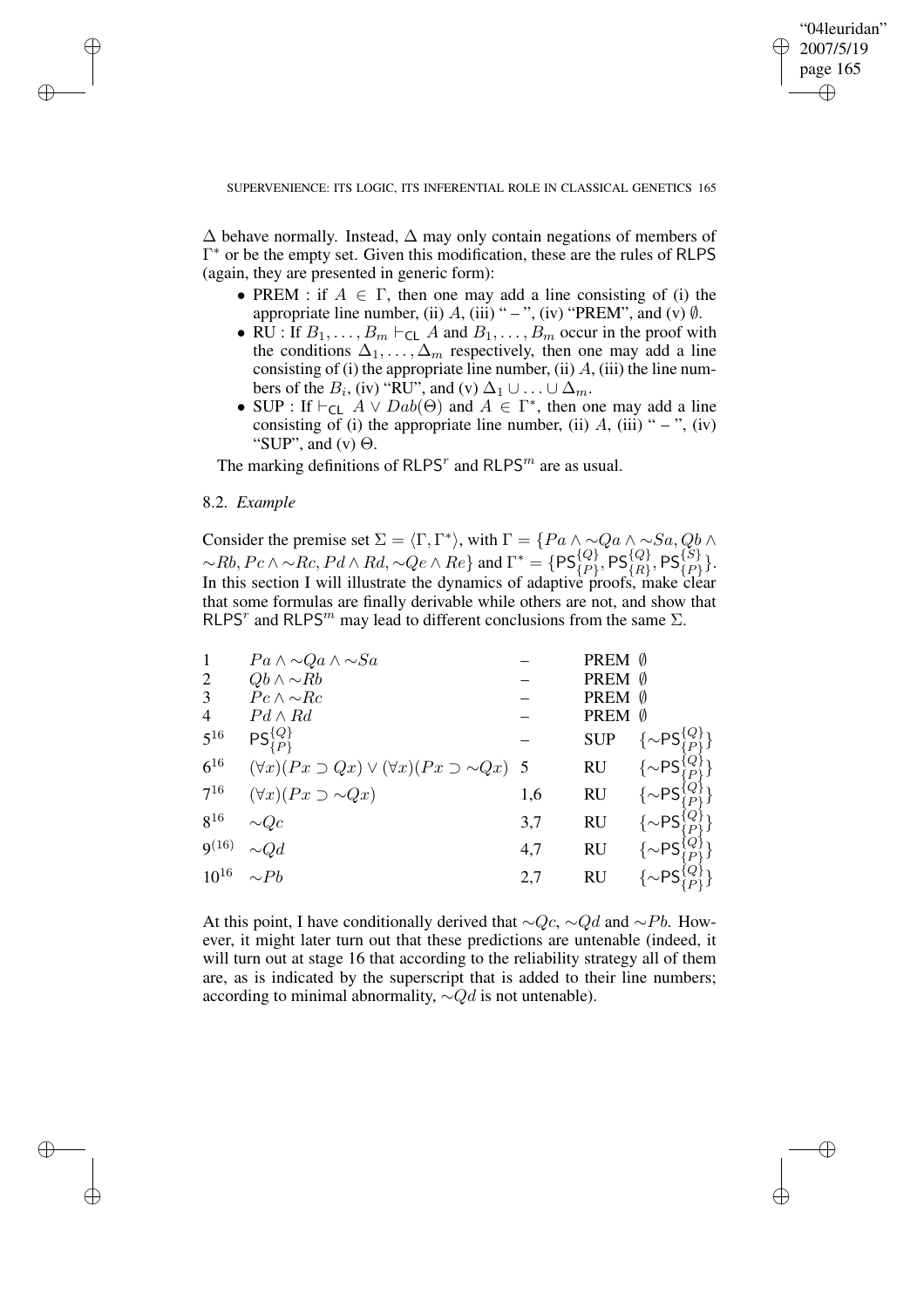✐

#### 166 BERT LEURIDAN

Now I will introduce another member of  $\Gamma^*$  and see whether I can derive some more predictions.

|                     | $11^{16}$ PS $\{Q\}$ <sub><math>\{R\}</math></sub> |        | - SUP $\{\sim PS_{\{R\}}^{\{Q\}}\}$<br>2, 3, 11 RU $\{\sim PS_{\{R\}}^{\{Q\}}\}$ |
|---------------------|----------------------------------------------------|--------|----------------------------------------------------------------------------------|
| $12^{16}$ Qc        |                                                    |        |                                                                                  |
|                     | 13 $\sim Qe \wedge Re$                             | PREM Ø |                                                                                  |
| $14^{(16)} \sim Qd$ |                                                    |        | 4,11,13 RU $\{\sim PS_{\{R\}}^{\{Q\}}\}$                                         |

Some of the predictions that that are derived at this stage are mutually inconsistent ( $Qc$ ,  $\sim Qc$ ). Fortunately, this poses no problem. Both consequences will have to be dropped in view of the *Dab*-consequence derived at line 16.

| 15 $Qc \vee \sim Qc$                                                      | RU                      | $\emptyset$ |
|---------------------------------------------------------------------------|-------------------------|-------------|
| 16 $\sim$ PS $\{P\}^{\{Q\}}_{\{P\}} \vee \sim$ PS $\{R\}^{\{Q\}}_{\{R\}}$ | 1,2,3,15 RU $\emptyset$ |             |

According to RLPS<sup>r</sup>, all lines that have either  $\sim$ PS $^{\{Q\}}_{\{P\}}$  or  $\sim$ PS $^{\{Q\}}_{\{R\}}$  or both as a member of their fifth element, have to be marked (including lines 9 and 14). So with the reliability strategy, we get rid of the incompatible predictions  $Qc$  and  $\sim Qc$ .

The markings definition of  $RLPS<sup>m</sup>$  is slightly different. It demands that the same lines are marked, except for 9 and 14. The reason is that it interprets line 16 as minimally abnormal, i.e. it presupposes that either  $\sim P\mathsf{S}_{\{P\}}^{\{Q\}}$  is true, or  $\sim P\mathsf{S}_{\{R\}}^{\{Q\}}$ , but not both. If  $\sim P\mathsf{S}_{\{R\}}^{\{Q\}}$  is false,  $\sim Qd$  is derivable on line 14; if  $\sim$ PS $_{\{P\}}^{\{Q\}}$  is false,  $\sim$ Qd is derivable on line 9. So  $\sim$ Qd is RLPS<sup>m</sup>derivable at stage 16. Moreover, since the formula on line 16 is a minimal Dab-consequence of  $\Gamma$ ,  $\sim Qd$  is *finally* derivable according to RLPS<sup>m</sup>. Since no minimal Dab-consequence has  $\sim$ PS $_{\{P\}}^{\{S\}}$  as a disjunct,  $\sim$ Sc and  $\sim$ Sd are also finally derivable (both with RLPS<sup>r</sup> and RLPS<sup>m</sup>) and  $PS_{\{P\}}^{\{S\}}$  is empirically corroborated:

|    | 17 $PS_{\{P\}}^{\{S\}}$ |  |                                                                                                                           |
|----|-------------------------|--|---------------------------------------------------------------------------------------------------------------------------|
|    | 18 $\sim$ Sc            |  |                                                                                                                           |
| 19 | $\sim Sd$               |  | - SUP $\{\sim PS_{\{P\}}^{\{S\}}\}$<br>1,3,17 RU $\{\sim PS_{\{P\}}^{\{S\}}\}$<br>1,4,17 RU $\{\sim PS_{\{P\}}^{\{S\}}\}$ |

✐

✐

✐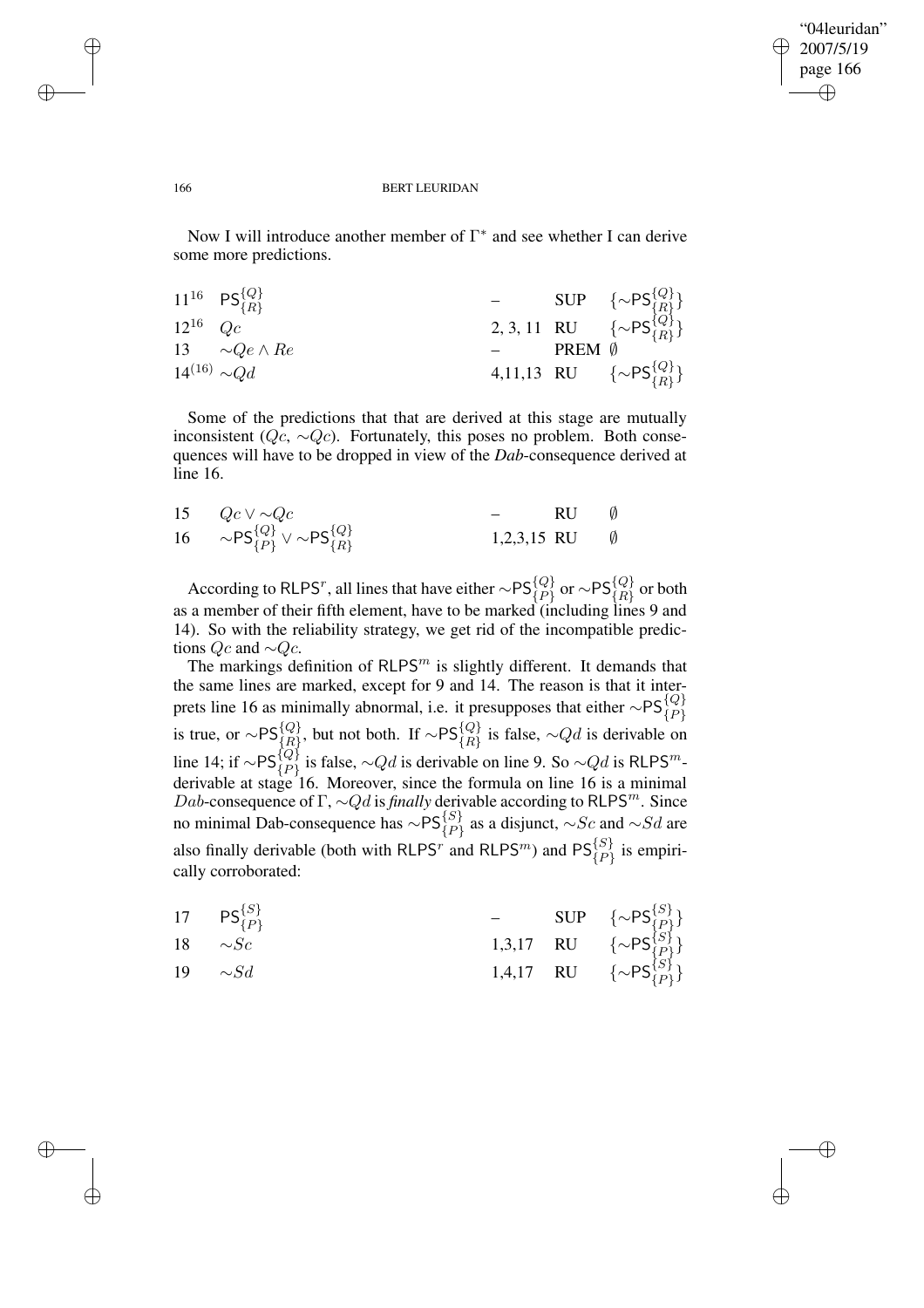✐

SUPERVENIENCE: ITS LOGIC, ITS INFERENTIAL ROLE IN CLASSICAL GENETICS 167

RLPS<sup>r</sup> and RLPS<sup>m</sup> lead to different consequence sets. In general,  $Cn_{\text{RLPS}}$  $(\Sigma) \subseteq Cn_{\mathsf{RLPS}^m}(\Sigma)$ . Whether the one should be preferred to the other depends on the context in which you apply them. Both have a nice dynamic proof theory as well as a nice semantics (see below). The advantage of RLPS<sup>r</sup> is that its proof theory is easier.

## 8.3. *The semantics of*  $\mathsf{RLPS}^r$  and  $\mathsf{RLPS}^m$

✐

✐

✐

✐

The semantics of RLPS<sup> $r$ </sup> and RLPS<sup> $m$ </sup> are obtained by relaxing the constraints imposed on the LLL-models. The selection of the models still is based on the abnormalities they verify, but only those abnormalities that are negations of members of  $\Gamma^*$  are taken into account.

The abnormal part of a model M is defined as  $Ab(\mathcal{M}) = \{A \mid A \in$  $\Omega$  and  $\mathcal{M} \models A$  and  $U(\Gamma) = \{A \mid A \in \Delta \text{ for some minimal } Dab - D\}$ consequence  $\Delta$  of  $\Gamma$ }, as before. So  $U(\Gamma) \subseteq \Omega$ . However, only for some  $A \in \overline{U}(\Gamma)$  there is a corresponding  $B \in \Gamma^*$  which it contradicts. So let  $\Omega^* = \{\sim A \mid A \in \Gamma^*\}.$  Now it is easy to select the models in view of the  $\Omega^*$ -members they verify.

*Definition 14*:  $\mathcal{M} \in M_{\Gamma}$  *is* reliable *iff*  $Ab(\mathcal{M}) \cap \Omega^* \subseteq U(\Gamma) \cap \Omega^*$ 

*Definition* 15:  $\Gamma \models_{\text{RI PS}^r} A$  *iff* A *is verified by all reliable models of*  $\Gamma$ *.* 

*Definition* 16:  $M \in M_{\Gamma}$  *is* minimally abnormal *iff there is no*  $M' \in M_{\Gamma}$ *such that*  $Ab(\mathcal{M}') \cap \Omega^* \subset Ab(\mathcal{M}) \cap \Omega^*$ .

*Definition* 17:  $\Gamma \models_{\text{RLPS}^m} A$  *iff* A *is verified by all minimally abnormal models of* Γ*.*

## 9. *The Inferential Role of Supervenience in Classical Genetics*

My presentation of LPS and RLPS has shown that the unconstrained inference of supervenience claims is problematic, but that nonetheless such claims can be reliably tested by confronting them with empirical data. But what does this tell us about the inferential role of supervenience in classical genetics?

In sections 2 and 3 I have argued that Mendel *assumed* that traits supervene on underlying factors. But this poses a problem. Factors were unobservable, and their existence could not be proven directly. So how could Mendel confront his supervenience claims with his data?

Mendel not only assumed that traits supervene on factors, he also put forward assumptions about the behavior of the latter. Factors are passed on from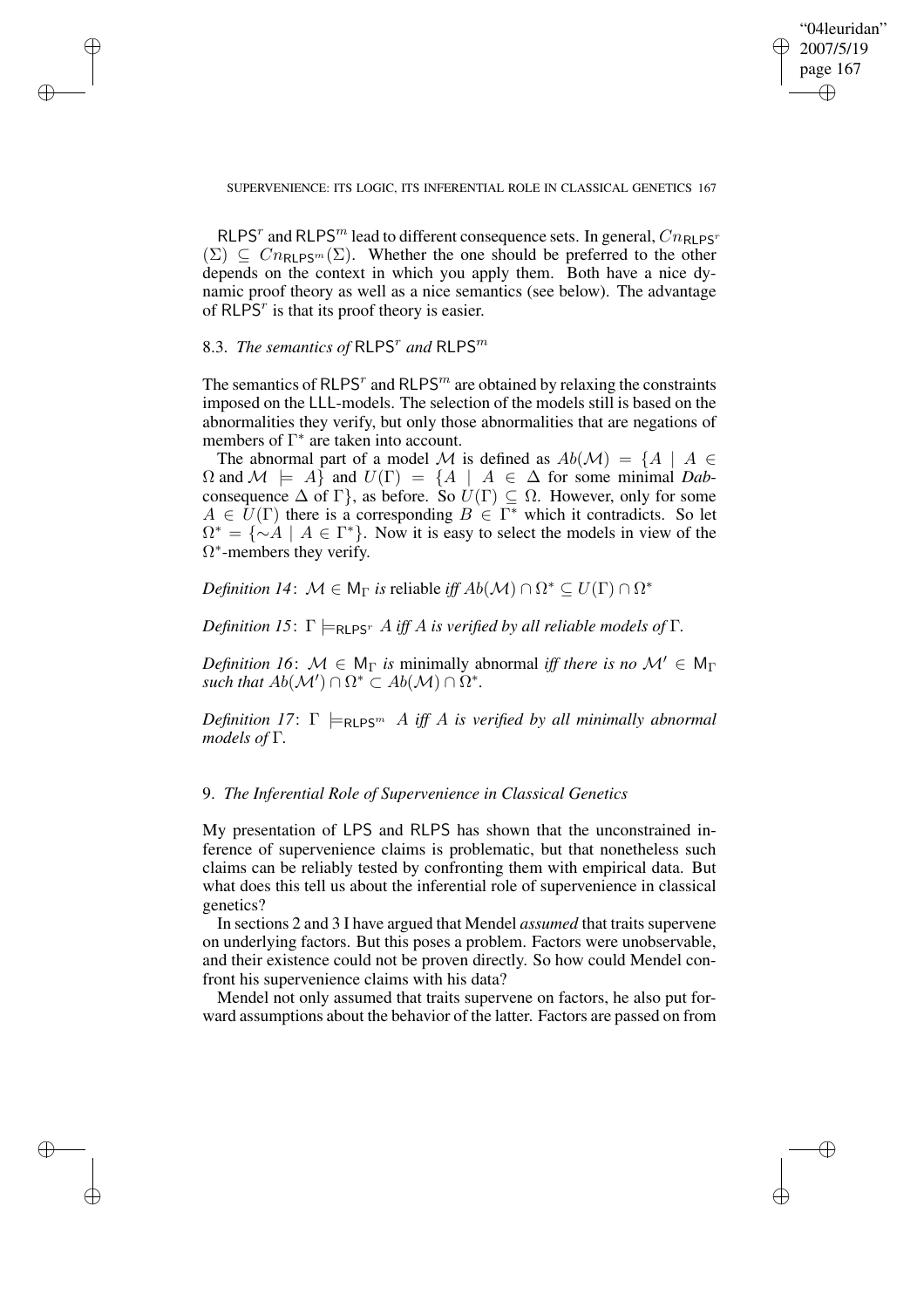"04leuridan" 2007/5/19 page 168 ✐ ✐

✐

✐

#### 168 BERT LEURIDAN

generation to generation via the gametes. The internal make-up of gametes depends on the make-up of the parent plant (Stern and Sherwood, 1966, 23– 31). If the latter is a hybrid ( $\angle P\&P'$ ), half of its gametes will be P, the other half will be P'. If the parent plant is not hybrid (so either if it is  $P \& \sim P'$  or ∼P&P 0 ), then all of its reproductive cells have the same make-up (viz. P and P' respectively). This set of assumptions would later be called Mendel's First Law, or the Law of Segregation. So far, I have only focussed on one set of traits and one set of factors. In the dihybrid case, Mendel assumed that the behavior of one set of factors is independent of the behavior of any other set. Later this assumption would be known as Mendel's Second Law, or the Law of Independent Assortment.

These three sets of assumptions, the supervenience assumption and the laws of segregation and of independent assortment could together be empirically tested. The supervenience assumption allowed Mendel to determine the internal make-up of his experimental plants. The laws of segregation and of independent assortment allowed him to predict the distribution of factors among the progeny. Finally, the distribution of traits among the progeny could be derived (again on the basis of the supervenience assumption). Mendel's experimental results accorded very nicely with these predictions.<sup>18</sup>

All this shows that Mendel's supervenience claims could indirectly be tested, and that they played an inferential role in his work. The supervenience assumption was a fruitful one. No scientist or breeder had ever been able to formulate, let alone to verify, such precise experimental predictions before Mendel. It paved the way to the successful experimental treatment and mechanistic explanation of hereditary phenomena in the first decades of the 20th century. Its merits are most clearly illustrated in the scientific work of Thomas Hunt Morgan (1866–1945). Morgan was one of the most influential geneticists of the first half of the 20th century. From 1911 onwards, he defended and elaborated the chromosome theory, which linked the Mendelian factors or genes together with chromosomes (Morgan et al., 1915; Morgan, 1926). The chromosome theory provided a deeper understanding of Mendel's results (viz. of the mechanism underlying segregation and independent assortment) and of its apparent exceptions (by referring to linkage and crossing over).

Before 1911, however, Morgan was a confirmed adversary of Mendelism and of the chromosome theory. In a little paper, "What are 'Factors' in

<sup>18</sup> In fact, they accorded too nicely, as was argued by the famous statistician sir Ronald Fisher (Stern and Sherwood, 1966, 139–172).

✐

✐

✐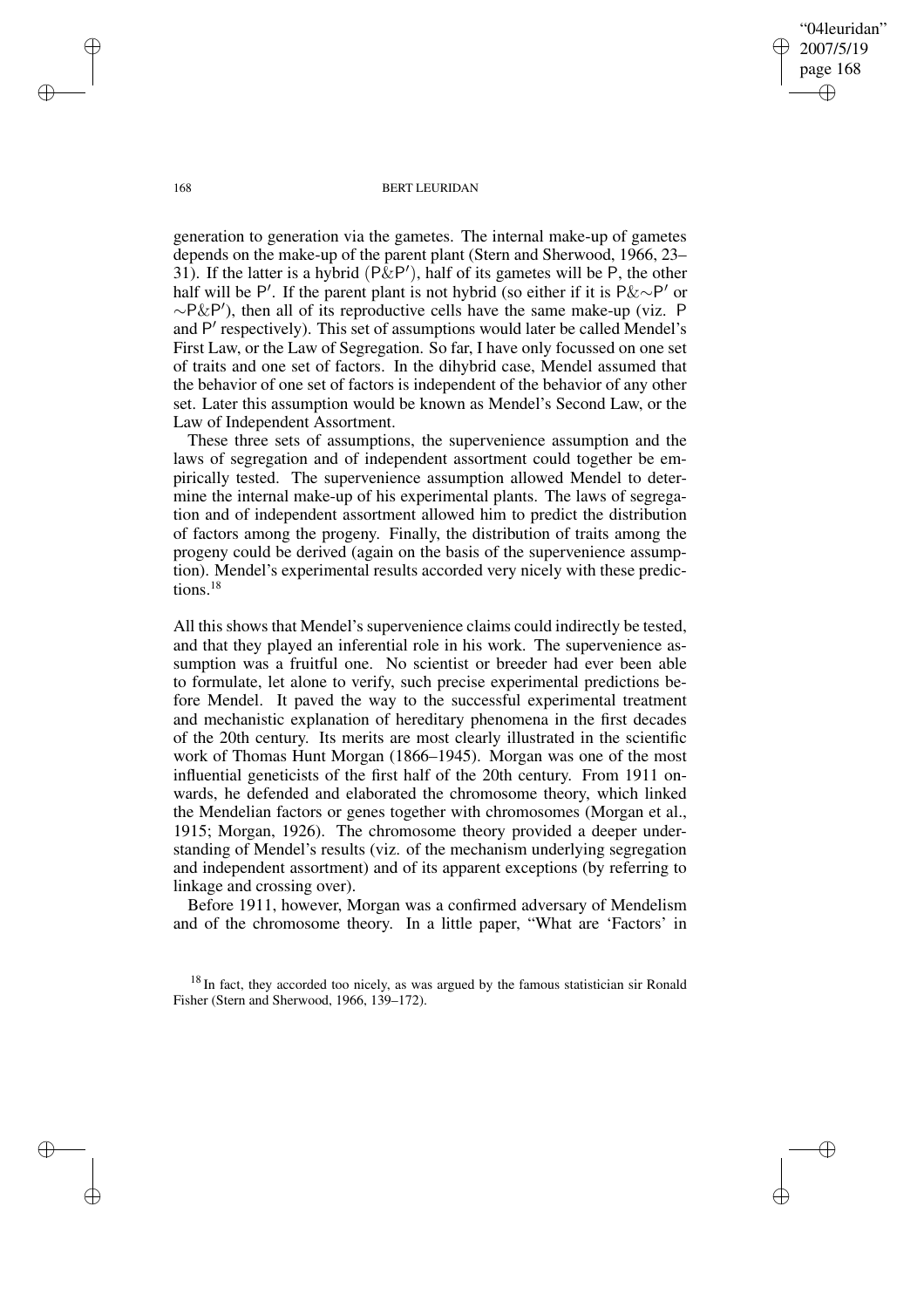✐

### SUPERVENIENCE: ITS LOGIC, ITS INFERENTIAL ROLE IN CLASSICAL GENETICS 169

Mendelian Explanations?" (Morgan, 1909), he strongly opposed the 'modern factor-hypothesis', i.e. the assumed supervenience of traits on factors. Although he acknowledged the value of Mendel's assumption to a certain extent.<sup>19</sup> he formulated two important criticisms. The first concerned the 'jugglery' that all too often involved Mendelian explanations.

If one factor will not explain the facts, then two are invoked; if two prove insufficient, three will sometimes work out. (Morgan, 1909, 365)

The second one is more relevant for the present discussion. Mendel's conceptual framework, he stated, reformulates the old idea of preformation (Morgan, 1909, 366). According to *preformation theories*, the egg or the sperm contains a preformed embryo (Orel, 1996, 9, 12). In the Mendelian picture, they contain unit characters, or the factors responsible for these characters.<sup>20</sup> According to *epigenetic theories*, by contrast, they contain a structureless substance, out of which the embryo develops due to some *vis essentialis* (Orel, 1996, 9). Morgan argued in favor of this epigenetic view:

The egg need not contain the *characters* of the adult, nor need the sperm. Each contains a particular material which in *the course of the development produces* in some unknown way the character of the adult. (Morgan, 1909, 367, original italics)

The difference between preformation and epigenetic theories can be explicated by means of the concept of supervenience. In the former, there is some preformed or structured material that *determines* the organism's traits. In the latter, no underlying material is able to determine these traits by itself. Although Morgan originally believed that the epigenetic view offered the best way to scientific advance, he made his most valuable contributions to the field of genetics after he accepted the supervenience of traits on factors.

## <sup>19</sup> He wrote:

✐

✐

✐

✐

I am not unappreciative of the distinct advantages that this method has in handling the facts. I realize how valuable it has been to us to be able to marshal our results under a few simple assumptions (. . .). So long as we do not lose sight of the purely arbitrary and formal nature of our formulae, little harm will be done  $(\dots)$ . (Morgan, 1909, 365)

 $20$  According to Morgan, the 'factors' were sometimes referred to as the actual characters themselves (Morgan, 1909, 366).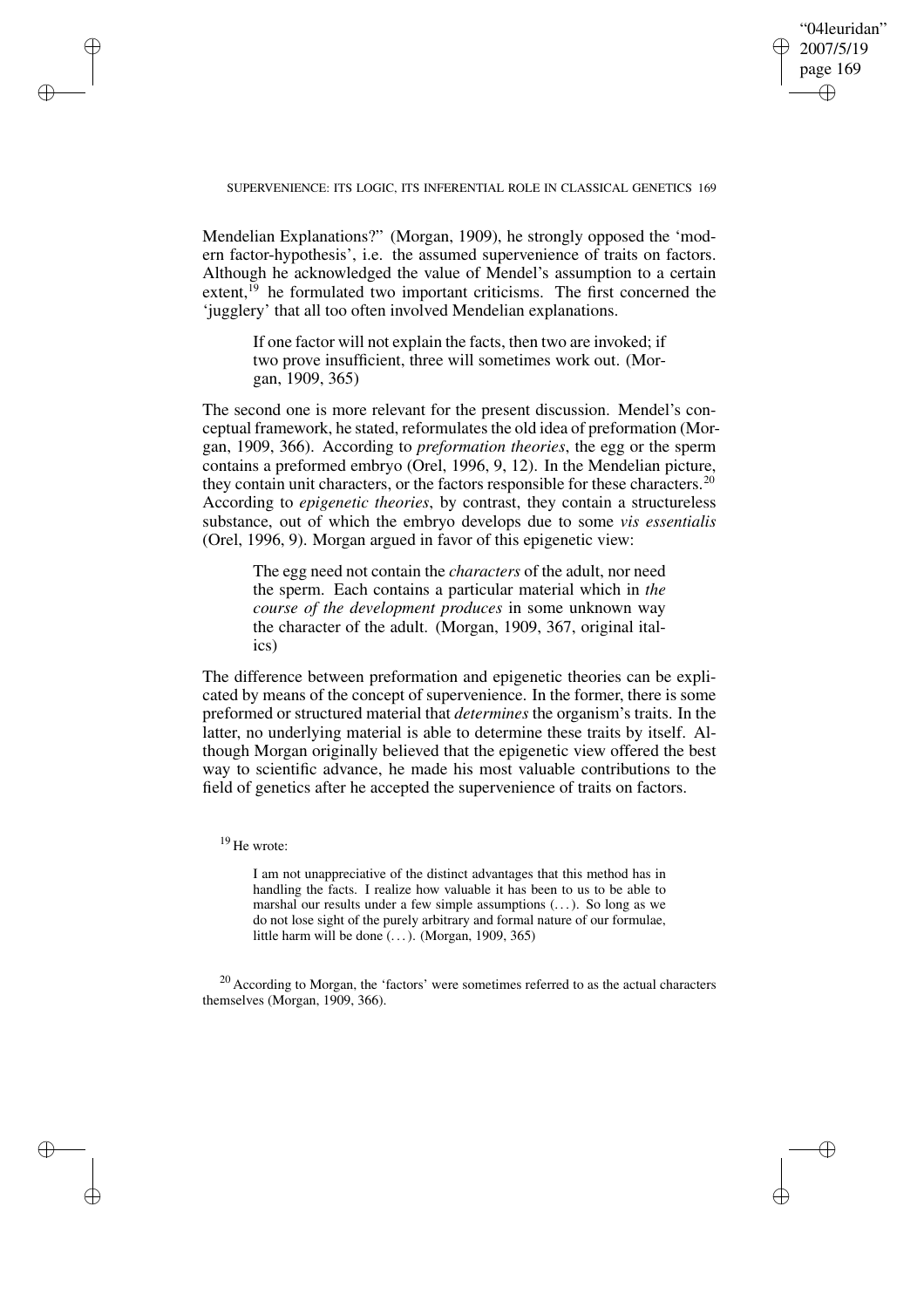"04leuridan" 2007/5/19 page 170 ✐ ✐

✐

✐

#### 170 BERT LEURIDAN

Let me conclude with a final question. To what extent was Mendel's supervenience assumption a tenable one? Accumulating evidence from molecular biology has shown it isn't tenable at all. In order to influence the phenotype of an organism, the genetic information stored in its DNA must first be transcribed, i.e. copied to mRNA sequences. Transcription is often regulated (induced, repressed, enhanced) depending on the metabolic needs of the cell and on the cell's environment and the resulting RNA sequences are often subject to post-transcriptional modification (which might influence their informational content, cf. alternative splicing). The information in these mRNA sequences is then translated, i.e. it is used to synthesize polypeptide chains. One or more of these chains may together form a protein. The function of this protein is not only determined by the constituting polypeptide chains, but also by its structural organization in three-dimensional space. Finally, most phenotypic traits are caused by a multitude of interacting proteins. (Klug et al., 2006, chapters 13, 14, and 17) All this leads to the conclusion that the phenotype doesn't supervene on the genotype (i.e. the linear ordering of complementary bases in the DNA). Mendel's assumption was fruitful, but clearly false.

> Centre for Logic and Philosophy of Science Ghent University, Belgium E-mail: Bert.Leuridan@Ugent.be

## **REFERENCES**

- Bacon, J. (1995). Weak supervenience supervenes. In Savallos and Yalçin (1995), pages 101–109.
- Batens, D. (1999). Inconsistency-adaptive logics. In Orłowska, E., editor, *Logic at Work. Essays Dedicated to the Memory of Helena Rasiowa*, pages 445–472. Physica Verlag (Springer), Heidelberg, New York.
- Batens, D. (2001). A general characterization of adaptive logics. *Logique et Analyse*, 173–175:45–68.
- Batens, D. (2004). The need for adaptive logics in epistemology. In Gabbay, D., Rahman, S., Symons, J., and Van Bendegem, J.-P., editors, *Logic, Epistemology and the Unity of Science*, pages 459–485. Kluwer, Dordrecht.
- Batens, D. and Haesaert, L. (2001). On classical adaptive logics of induction. *Logique et Analyse*, 173–175:255–290. Appeared 2003.
- Carnap, R. (1951). *Logical Foundations of Probability*. Routledge and Kegan Paul, London.
- Kim, J. (1984). Concepts of supervenience. In Kim (1993a), pages 53–78.

✐

✐

✐